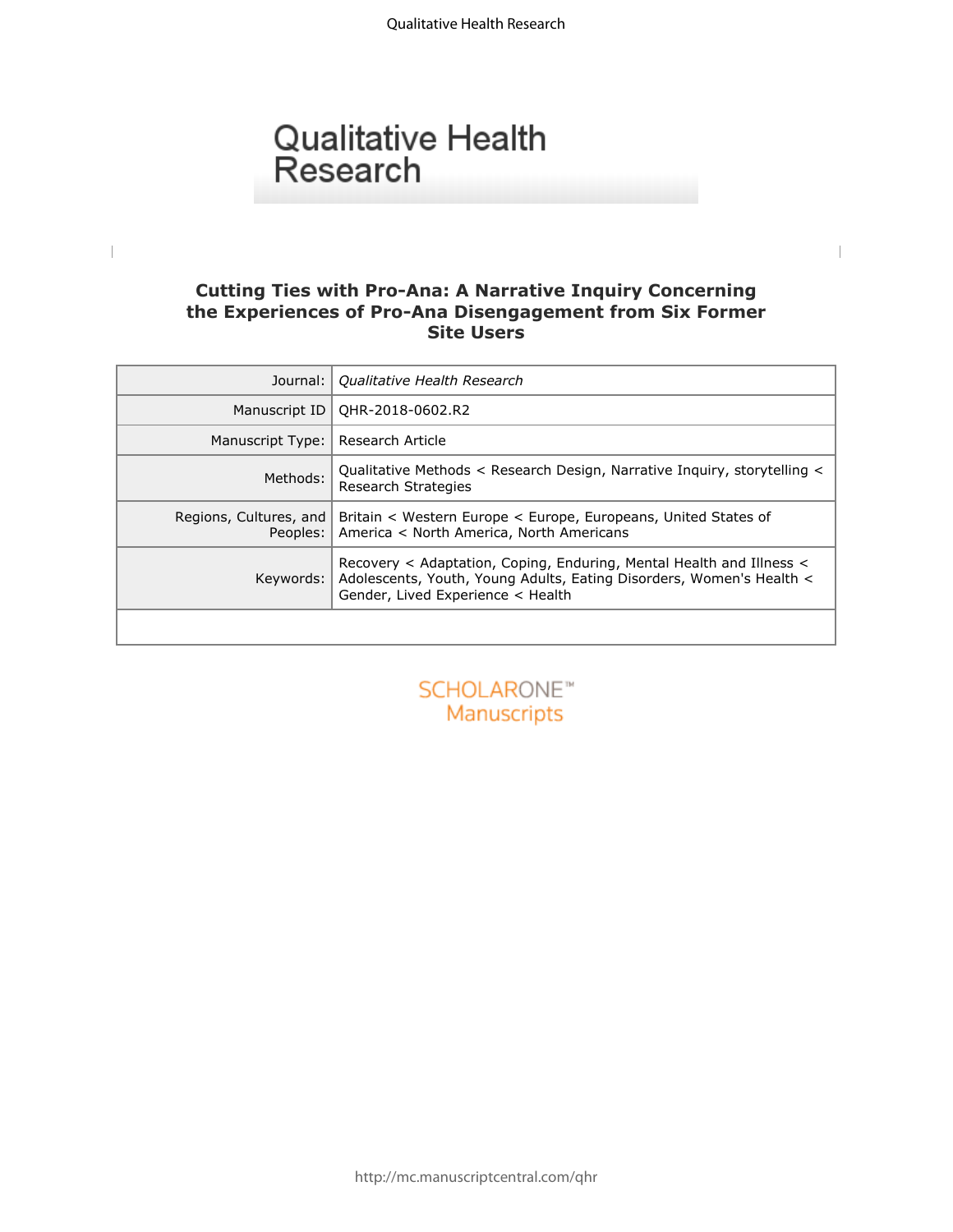Cutting Ties with Pro-Ana: A Narrative Inquiry Concerning the Experiences of Pro-Ana Disengagement from Six Former Site Users

## **Authors**

Dr Ashlyn Firkins: Bath Centre of Pain Services, Royal National Hospital for Rheumatic Diseases, Bath.

Dr Jos Twist, Gender Identity Service, Tavistock and Portman National Health Service

Foundation Trust, London.

Dr Wendy Solomons, Department of Psychology and Sport Sciences, University of Hertfordshire.

TRY.<br>TRY Dr Saskia Keville, Department of Psychology and Sport Sciences, University of Hertfordshire.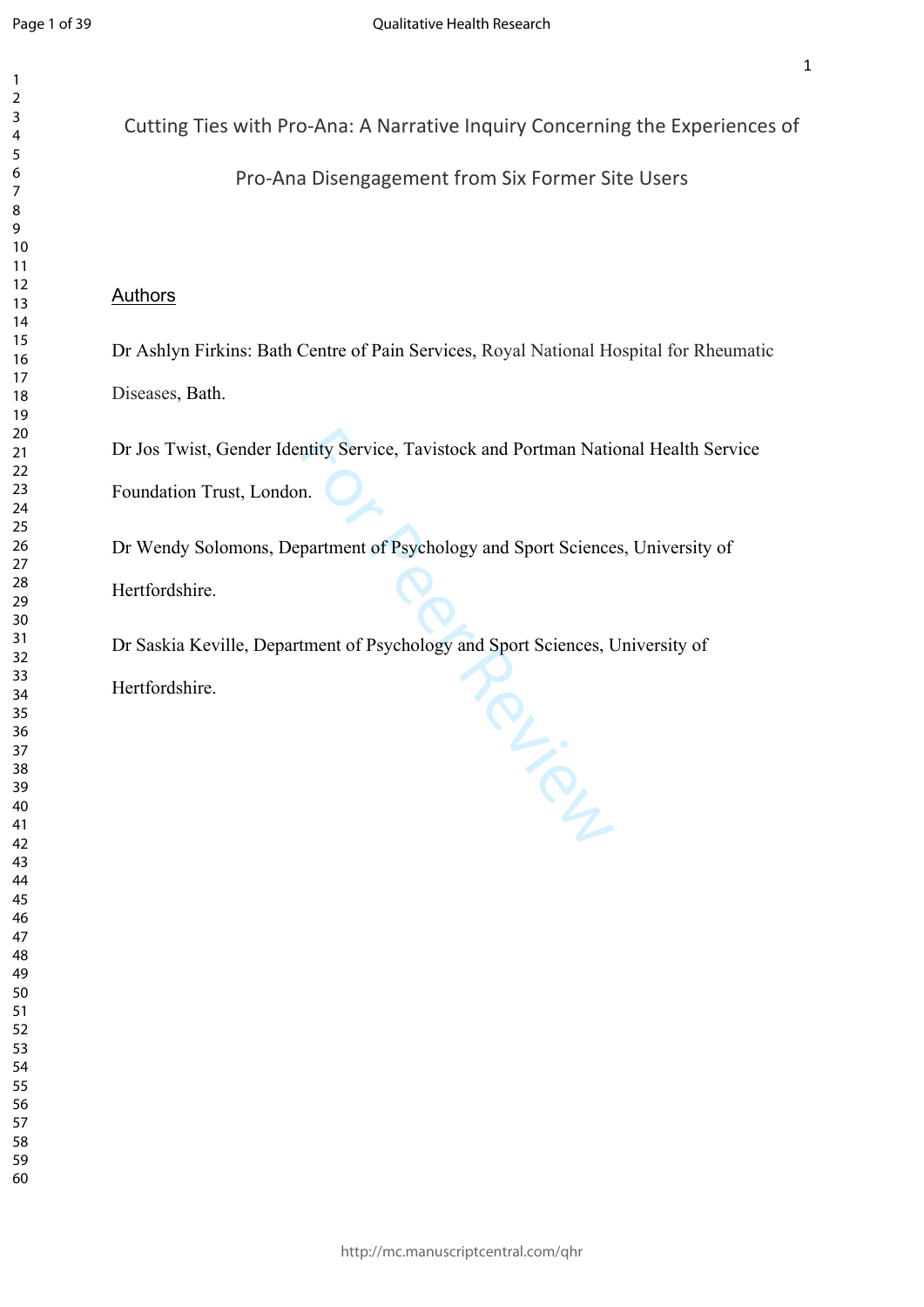## Abstract

e, to a personal choice that became viable<br>bersonal identities. A strong counternarrati<br>Here, disengagement from Pro-Ana was st<br>ith 'recovery' being just one reason for wit<br>ain curious about the meanings individuals<br>sents Websites advocating the benefits of Eating Disorders (ED) ('Pro-Ana') tend to reinforce and maintain restrictive eating and purging behaviors. Yet remarkably, no study has explored individual accounts of disengagement from these sites and the associated meanings. Using narrative inquiry, this study sought to address this gap. From the interviews of six women, two over-arching storylines emerged. The first closely tied disengagement to recovery with varying positions of personal agency claimed: this ranged from enforced and unwelcomed breaks that ignited change, to a personal choice that became viable through the development of alternative social and personal identities. A strong counternarrative to "disengagement as recovery" also emerged. Here, disengagement from Pro-Ana was storied alongside a need to retain an ED lifestyle. With 'recovery' being just one reason for withdrawal from Pro-Ana sites, clinicians must remain curious about the meanings individuals ascribe to this act, without assuming it represents a step towards recovery.

Key words: Pro-Ana; social media; online communities; Eating Disorders; recovery; narrative inquiry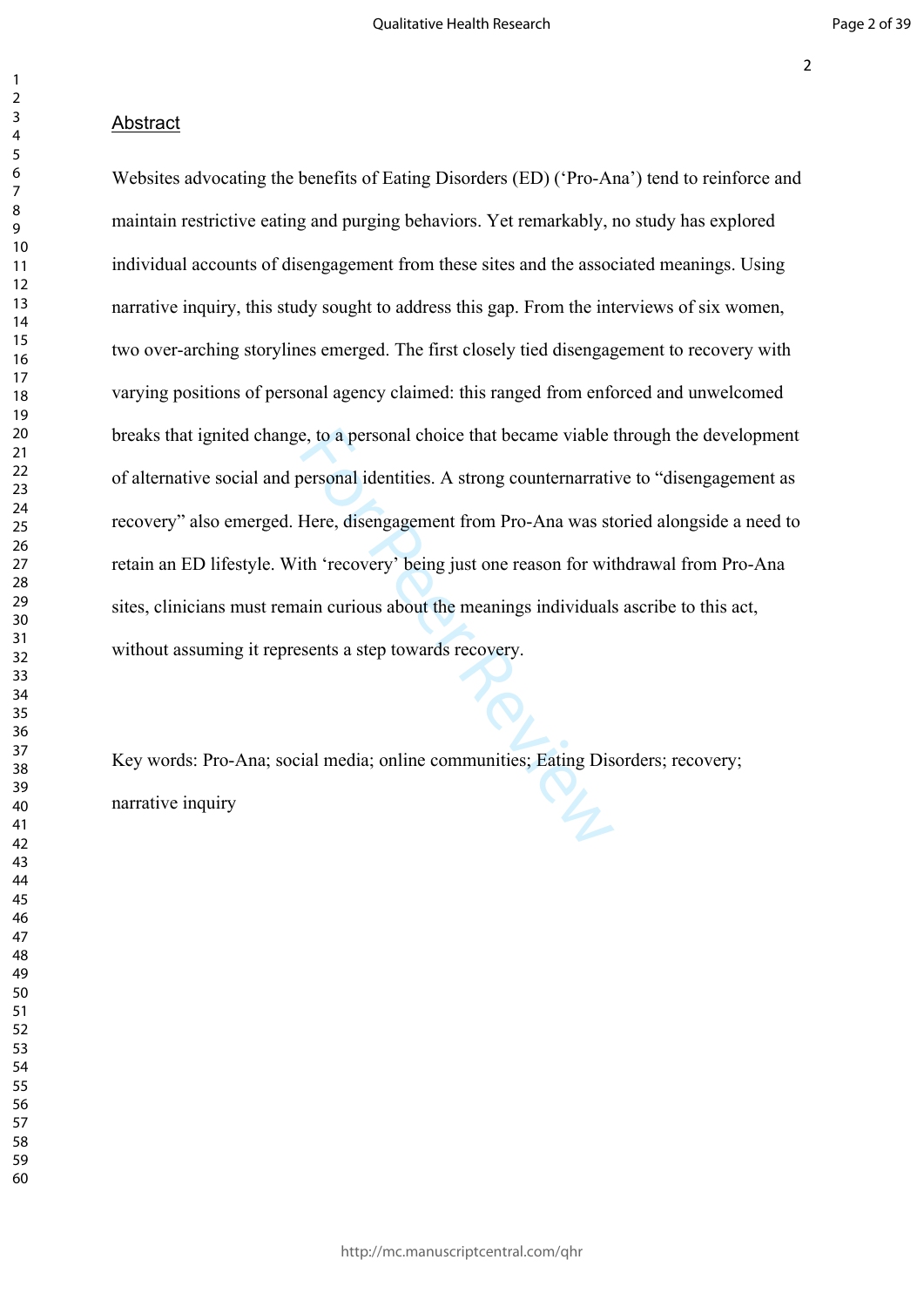#### Introduction

o-Anorexia (Pro-Ana)<sup>i</sup>. Pro-Ana sites are s<br>o-Anorexia (Pro-Ana)<sup>i</sup>. Pro-Ana sites are s<br>ring tips, tricks and images ('thinspiration'<br>body weights (Borzekowski, Schenk, Wils<br>gral to the Pro-Ana community is an anti-r<br>dom Eating disorders (ED) such as Anorexia (AN) and Bulimia Nervosa (BN) can be highly stigmatizing conditions. Those identifying with these labels have frequently reported feeling alone with their struggles (Dias, 2003) as loved ones may struggle to know how to provide the desired support. Ambivalence for recovery is often inherent in these conditions (Treasure & Schmidt, 2008). However, the birth of the internet offers new ways for people to unite in living out their experience of 'illness' away from the scrutiny of others (Dias, 2003). Whilst websites vary in the type of ED support they provide, they are often crudely categorized as either Pro-recovery or Pro-Anorexia (Pro-Ana)<sup>i</sup>. Pro-Ana sites are seen to validate the anorexic lifestyle by offering tips, tricks and images ('thinspiration') which support individuals to attain low body weights (Borzekowski, Schenk, Wilson & Peebles, 2010). It has been argued that integral to the Pro-Ana community is an anti-recovery stance, frequently contesting and rejecting dominant psychiatric narratives. These sites suggest a need to enable individuals to claim agency and choice in advocating their lifestyle, ridding individuals of claims that they have a 'sickness' requiring medical intervention (Giles, 2016). Experimental studies in university populations suggest that even brief exposure to thinspiration can adversely affect mood, self-esteem, perceived attractiveness, a drive for thinness and calorie consumption (Bardone ‐Cone & Cass, 2007; Jett, LaPorte & Wanchisn, 2010). In online surveys, full Pro-Ana use is also associated with more 'disordered' eating, psychological distress and longer hospital admissions (Eichenberg, Fluemann, & Hensges, 2011; Ransom, La Guardia, Woody & Boyd, 2010; Talbot, 2010), with a dose response relationship (Peebles, et al 2012). Such research, along with an abundance of negative media coverage, referring to websites as "sick", "sordid" (Lavis, 2016, p.58) and a dangerous secret society, seemed to have ignited a popular belief that online Pro-Ana spaces are prolonging and exacerbating 'disordered' eating; particularly in young girls (Levenkron in Dolan, 2003). Multiple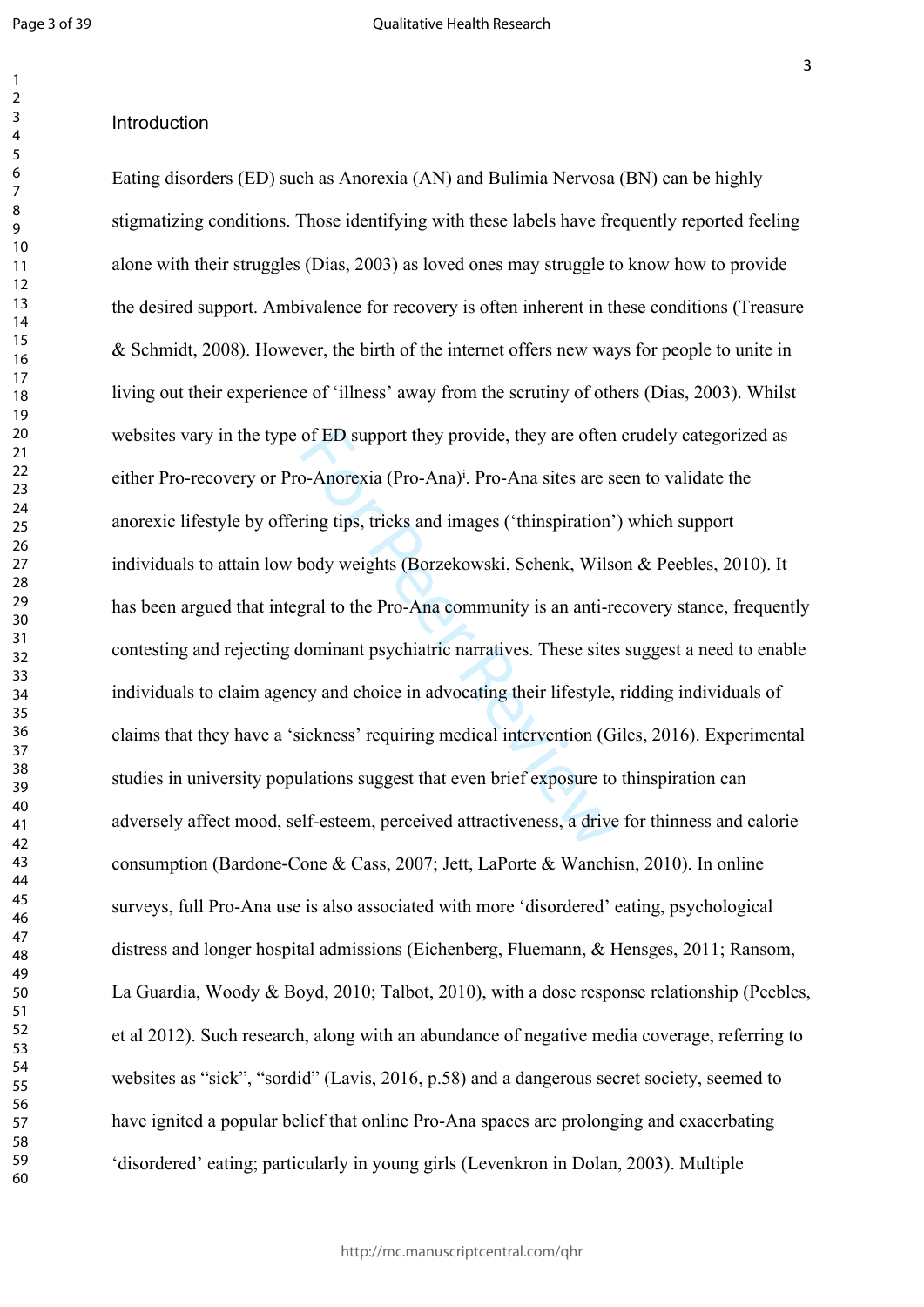campaigns have attempted to ban this online content, with Tumblr, Instagram and Pinterest actively deleting Pro-Anorexia content (Barnett, 2012) and large global servers shutting websites down (Reaves, 2001).

ial to engage with, and understand, their ps<br>
20104), it seems crucial to approach aspects<br>
0-Ana narratives on message boards includ<br>
ambivalence towards Ana and recovery, an<br>
conversely, to conceal it. Fears of how their Yet, the diversity of social media makes censorship pragmatically difficult (Boero & Pascoe, 2012) and over 500 sites are thought to exist (Hansen, 2008). The failure to quash Pro-Ana online spaces has led researchers to more closely examine the valued qualities and unmet needs these sites may fulfil. Given users of Pro-Ana depict parents and health professionals as "force-feeders" who fail to engage with, and understand, their psychological difficulties (Brotsky & Giles, 2007, p104), it seems crucial to approach aspects of Pro-Ana that users find helpful. Common Pro-Ana narratives on message boards include feeling emotionally out of control, along with an ambivalence towards Ana and recovery, and a desire to go public with their struggles; yet conversely, to conceal it. Fears of how their story could be distorted or misinterpreted are often cited as a barrier (Dias, 2003). Thus, these spaces, arguably, offer individuals a sanctuary to anonymously share their emotional pain in a search for acceptance and connection (Dias, 2003).

Considering the broader question about why individuals seek to hold onto Anorexia, qualitative interviews highlight a belief that the condition helps individuals cope with, and sometimes escape from, real-world pressures or external events that are beyond their control (Lavis, 2016); and also manage associated psychological distress (Williams & Reid, 2009). Thus, it is easy to see how online spaces offering understanding and restrictive eating tips could become attractive to manage life. For such individuals, perhaps, it is not about learning to be anorexic but holding on to the value within it.

These accounts notably challenge the over-simplistic notion that online images are acting as a casual factor in the development of EDs. Indeed, Lavis (2016) claims that, whilst AN may be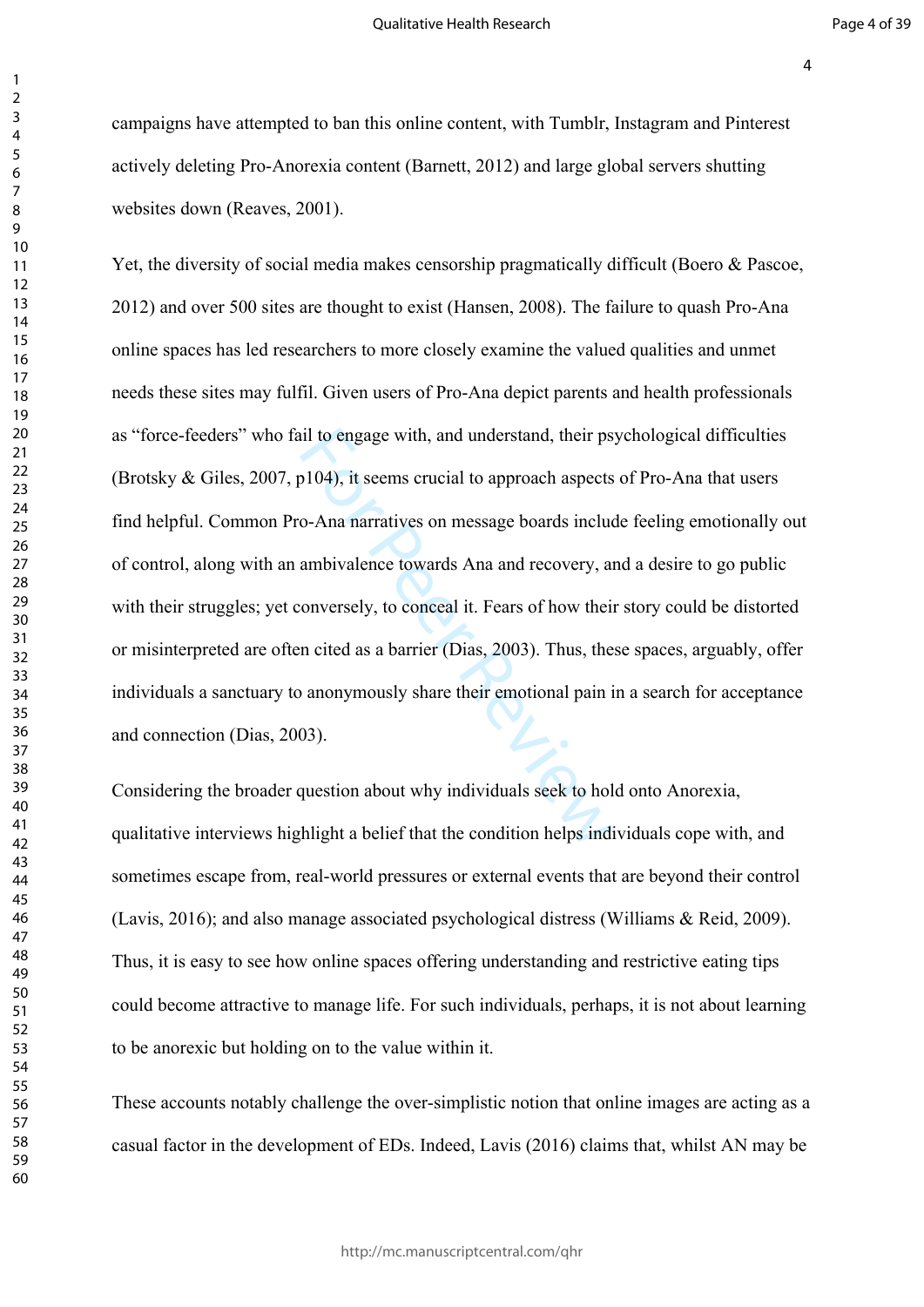Page 5 of 39

 $\mathbf{1}$ 

Sim' (Lavis, 2016). As a consequence, net discourses were added to these social spa<br>s' identities. Through this, discourse of a d<br>b self-identify as legitimate ED suffers and<br>estrictive behaviors without having the ass<br>neg enacted within the body, it is never simply about the body. Similarly, to the concept of beauty being in the eye of the beholder, driven by underlying psychological needs, those attracted to these sites may believe that some aspects of media coverage and public understandings of the Pro-Ana world fails to appreciate that emaciation may be desirable. Considering this now in context, thinspiration became redefined by the media, with celebrations of emaciated celebrities and models obscuring the difference between AN and dieting. Such media celebrations of emaciation could have propelled Pro-Ana websites as a source for extreme weight loss tips, enabling them to implicitly advertise their existence resulting in a surge of users seeking to become 'slim' (Lavis, 2016). As a consequence, new users sought out the sites and new multi-vocal discourses were added to these social spaces, enabling diverse constructions of members' identities. Through this, discourse of a divide has opened up, contrasting members who self-identify as legitimate ED suffers and those perceived to be 'wannarexics' imitating restrictive behaviors without having the associated mental health difficulties. The increasing hostility between these perceived positions has resulted in some users becoming ostracized by the community (Giles, 2016). It is often seen that support has to be earnt to prove legitimacy in the AN diagnosis, consequently bolstering an individual's association with the illness. Through this, these forums could be conceptualized as negatively 'enabling'. Clearly there is complexity and dichotomy in the presentation of these sites, internally within and between the users of them; and given media portrayals of emaciation, at a societal level.

Studies that have investigated what goes on inside these closed spaces have challenged a number of main stream perceptions. Clearly, the divisions and competitions within Pro-Ana means that it does not constitute a cohesive movement (Giles, 2016). Further, the content suggests that a unified philosophy glorifying weight loss is an assumption, as the majority of the message threads refer to everyday struggles.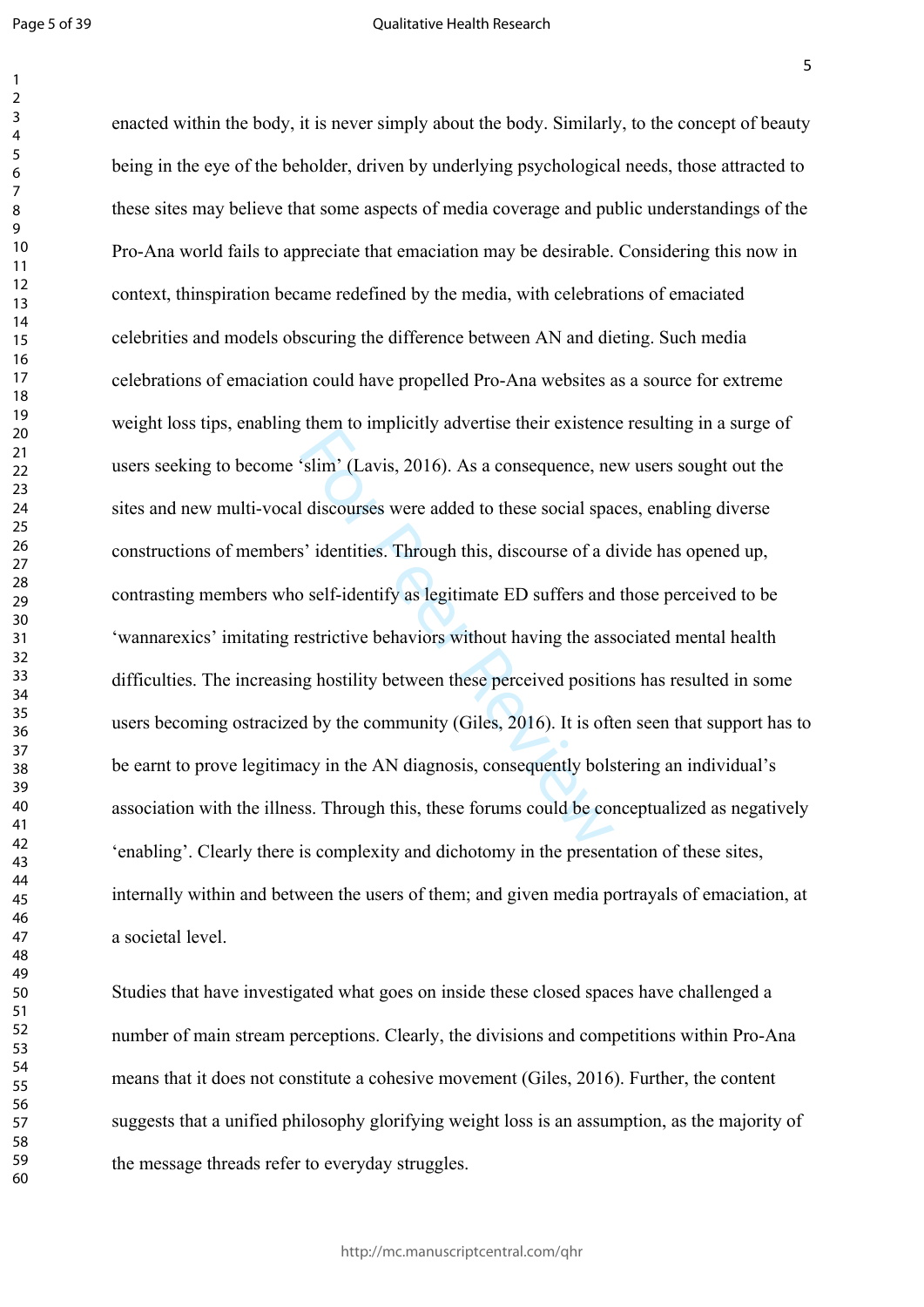#### Qualitative Health Research

Therefore, the assumption that Pro-Ana and pro-recovery websites occupy exclusive

For the container of a restautive to define<br>the influence of culture, history<br>der aspects hold between individuals (Giles<br>as undoubtably begun to establish an under<br>may serve, there has often been an implicit<br>we a positive polarized perspectives or positions is unhelpful. Indeed, as one would expect, most sites contain pro-illness and pro-recovery elements. For instance, Wilson, Peebles, Hardy & Litt (2006) report that almost fifty percent of pro-recovery site users had actually learnt new methods of restriction or compensatory strategies on these forums; while Lipcynska, (2007) claim that some Pro-Ana sites actively welcome members into recovery. Further, given that many members of these sites would not reach diagnostic thresholds of EDs (Bardone-Cone & Cass, 2007), positioning Pro-Ana as evidence of a resistance to dominant medical narratives is perhaps over simplistic, ignoring the influence of culture, history and context, and the differing values these wider aspects hold between individuals (Giles, 2016; Dias, 2003). Whilst important work has undoubtably begun to establish an understanding of the highly complex needs Pro-Ana may serve, there has often been an implicit assumption that disengagement would have a positive impact on users, and arguably aid 'recovery'. In holding this position, the impact of broader processes which surround withdrawal and the meanings individuals ascribe to this act, have been completely overlooked in the literature. Thus, for the purposes of the current study it is argued that support for people living with EDs could be improved by exploring the stories of people who have engaged and then disengaged from Pro-Ana sites. Given the likely complexity involved in engaging and then disengaging with websites over time, it is argued that exploring users' stories in depth could be better understood through narrative inquiry (NI). At its broadest, NI can be considered an attempt to hear people's stories and explore ways that people try to make sense of their experiences over

therefore, only understandable by attention to) the local and broader sociocultural contexts of their production. Thus, analysis of 'personal' narratives seeks to look beyond stories' content,

time. However, a robust NI considers personal narratives to be highly influenced by (and,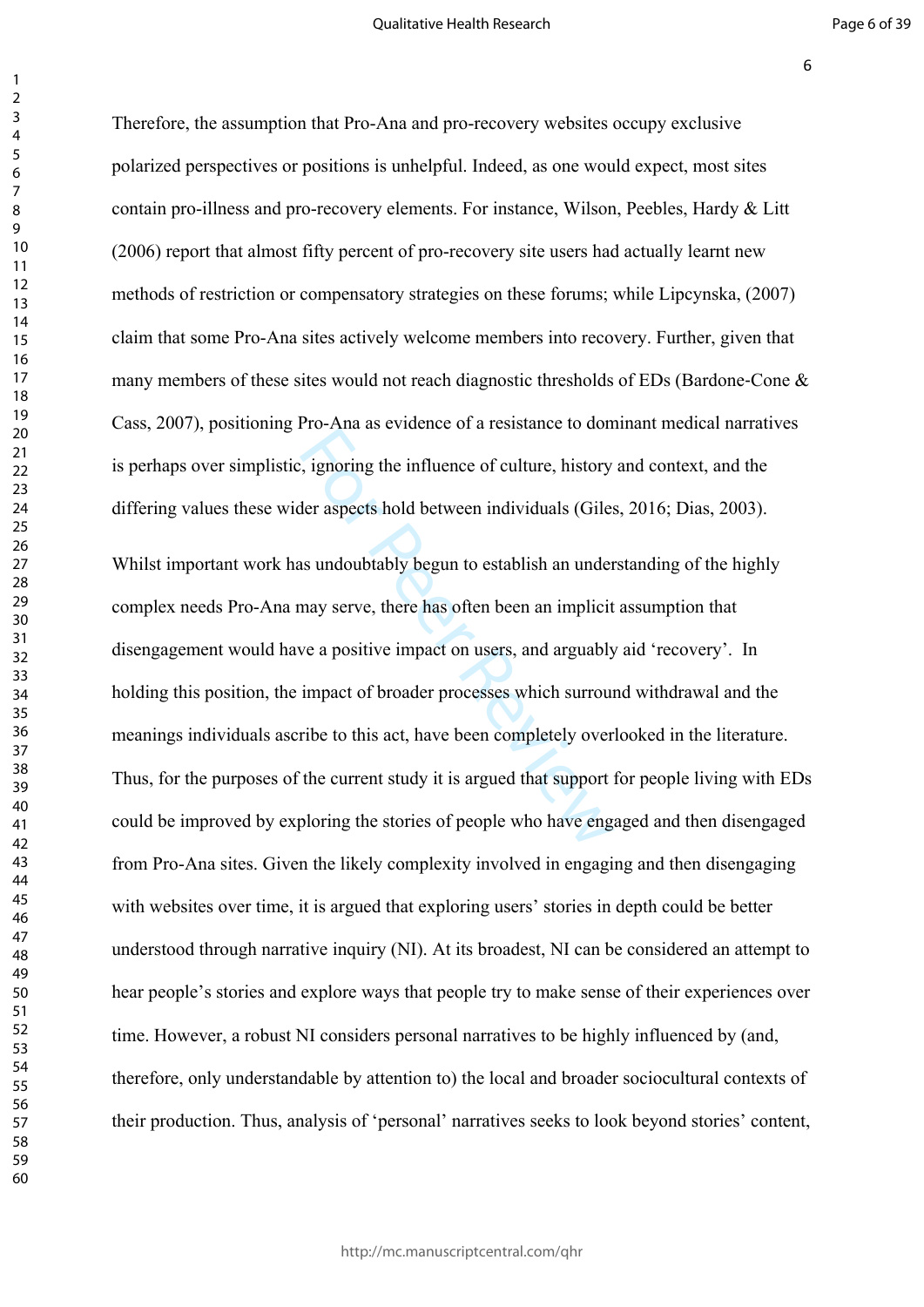$\mathbf{1}$ 

examining the structure and construction of accounts; while simultaneously attending to the broader discursive and sociocultural narratives that enable, and constrain, what might be said.

#### Study aims and research question

Given the lack of pre-existing understanding of this area, and in keeping with NI's exploratory stance, the research question was deliberately open: How do former regular Pro-Ana site users narrate their experiences of disengaging from Pro-Ana forums? Beyond this, a further aim was to consider potential clinical implications generated in these narratives.

#### Method

The study was approved by the University of Hertfordshire's ethics board (protocol number LMS/PGR/UH/02454).

#### **Sample**

by the University of Hertfordshire's ethics<br>
sion criteria, participants had to be aged 1%<br>
eating difficulties, have regularly visited P<br>
heir use of them or stopped altogether. As<br>
not meet diagnostic criteria for EDs (B To meet the study's inclusion criteria, participants had to be aged 18 years or over, have a self-identified history of eating difficulties, have regularly visited Pro-Ana sites in the past, and have either reduced their use of them or stopped altogether. As Pro-Ana sites users may often be undiagnosed or not meet diagnostic criteria for EDs (Bardone-Cone & Cass, 2007), the study was open to anyone who considered themselves as having 'eating difficulties'. Moreover, the authors recognized that Pro-Ana use and community investment would fall along a continuum, but consciously opted not to impose a minimum duration of use. This was to minimize the perpetuation of discourses around worthiness and authenticity inherent within many of the sites.

Though the study was open to males and females, 6 female participants were recruited using purposive sampling: two from UK ED support groups listed on BEAT (an ED charity website) and four from adverts placed in ED recovery support groups listed on Facebook.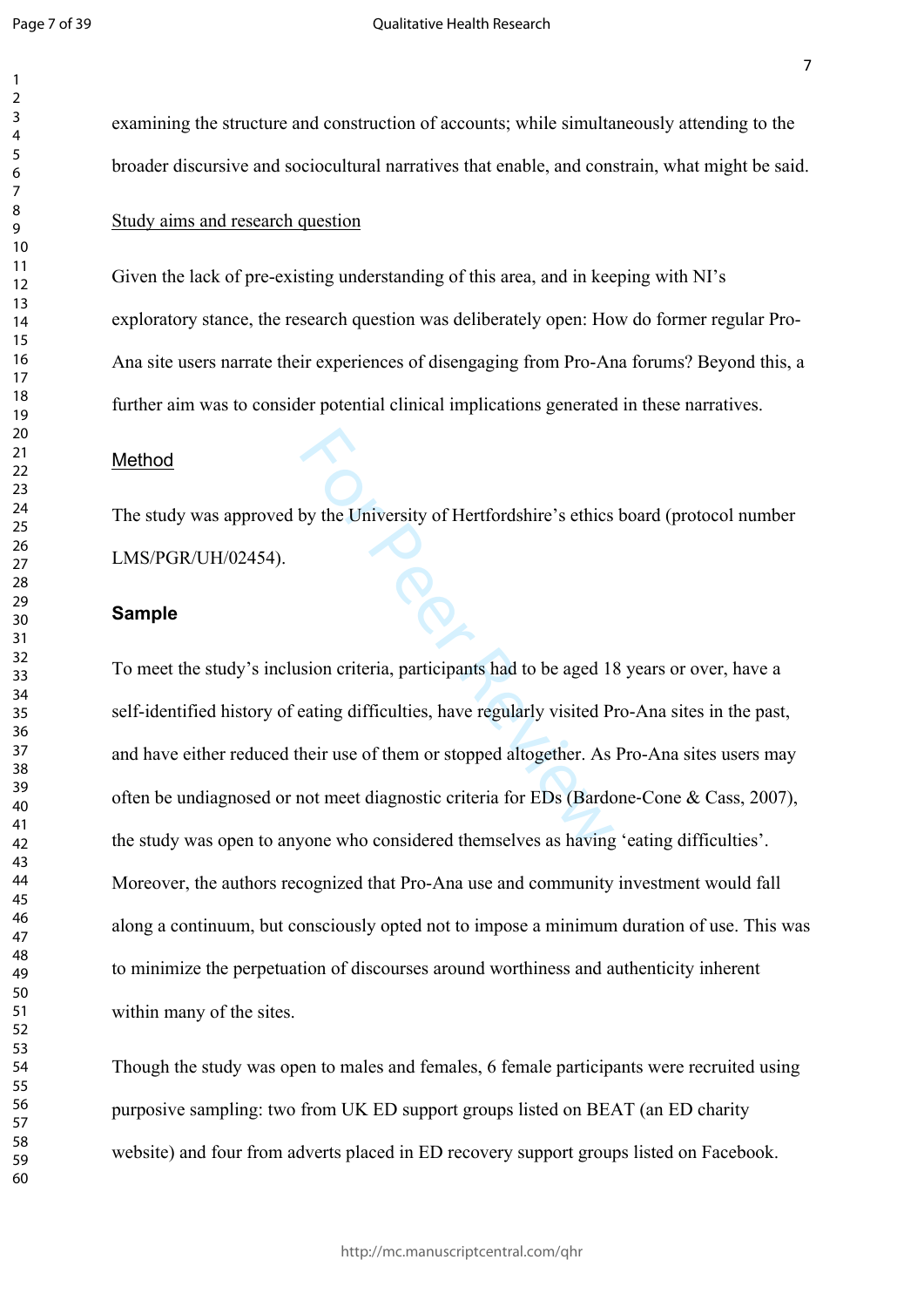Within narrative inquiry this is considered a suitable sample size for more complex and detailed analyses (Wells, 2011).

Prior to interviews, participants completed a questionnaire detailing demographics, Pro-Ana usage and self-identified eating difficulty (see Table 1). Participantsii were aged between 20 to 38 years (M=27.3, SD=7.76). Four identified themselves as White Caucasian, one Hispanic and one Indian. Four were American and two British. All reported receiving an official ED diagnosis, which included AN, BN and Eating Disorders Not Otherwise Specified (EDNOS). All positioned themselves as actively engaged in recovery.

[Insert Table 1: Participant Demographics & 'Pro-Ana Usage]

**For A** 

#### **Narrative interview**

Prior to arranging interviews, participants received an information sheet outlining the nature of the study, gave written consent to participate and were informed that they could withdraw at any time. The first author then conducted one-off interviews: in person for British participants, and via Skype for those in America.

The interview schedule was developed under the guidance of three professionals and academics whose specialist fields included ED and narrative inquiry, and two volunteer consultants who were 'expert by experience' through their own ED diagnoses. Each interview began with an open question: "I'm interested in learning about your experience into and out of the Pro-Ana community and particularly the events and experiences that were important along this path. Can you tell me about this?" The intention was to generate rich detailed accounts where participants could choose how to construct their own stories, with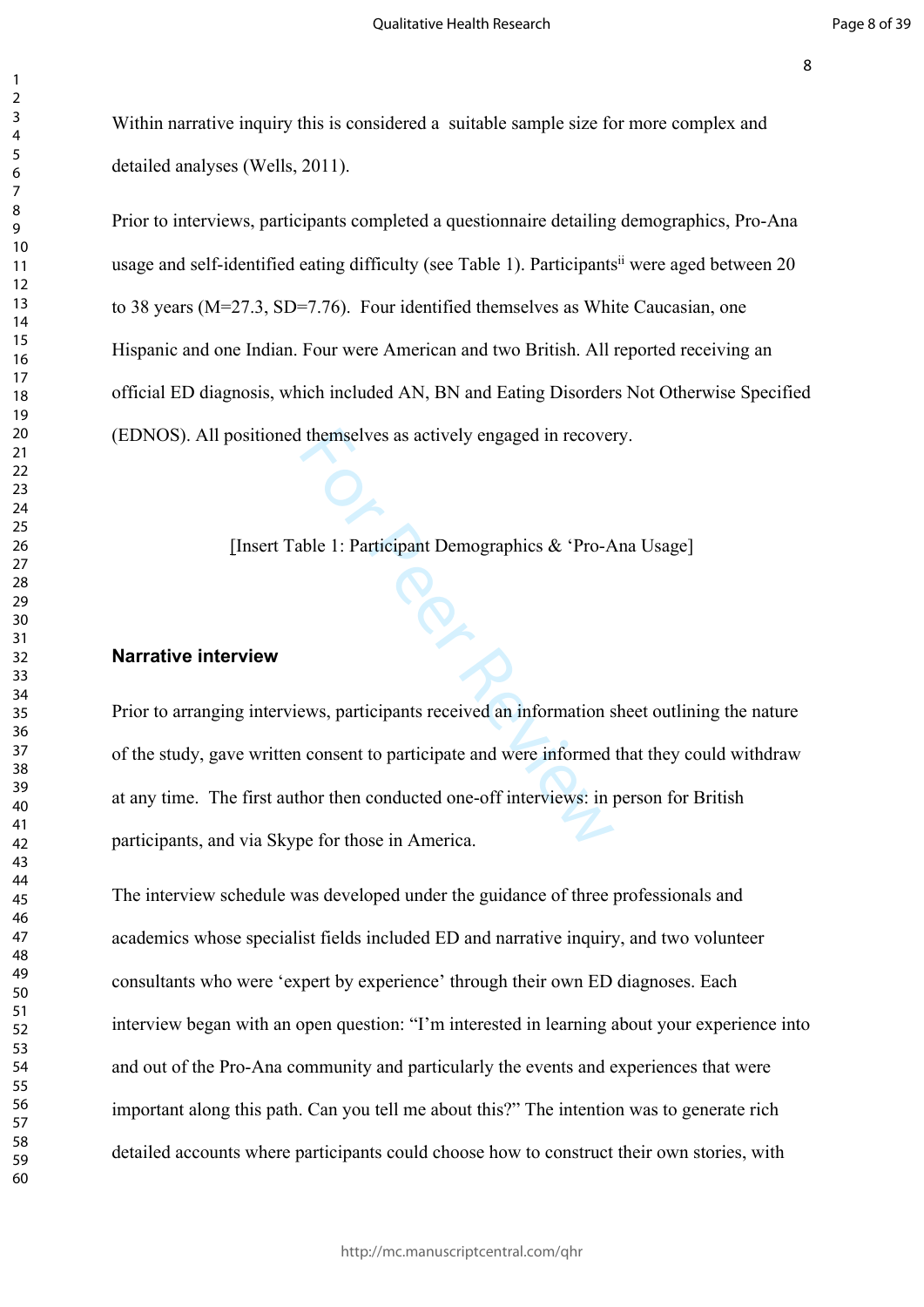$\mathbf{1}$ 

minimal prompts. That said, all participants were aware that the study was particularly focused on their journey out of Pro-Ana, and when parts of the narration appeared particularly pertinent to this, probes such as "can you say more about that?" invited participants to engage further in narrative construction.

All participants were given a debrief form upon completion of the interview which detailed sources of support. Participants were also contacted several weeks later to identify any longstanding adverse effects of the interview; none were reported.

All interviews were audio-recorded and transcribed verbatim to include detail of performative aspects of talk, such as, hesitations and changes in pace or tone.

#### **Narrative analysis**

o-recorded and transcribed verbatim to inclesitations and changes in pace or tone.<br>
993, p.25), "there is no single method of n<br>
hat take narrative form", each varying in re<br>
ts and performance of accounts. The analy<br>
f Ri As noted by Riessman (1993, p.25), "there is no single method of narrative analysis, but a spectrum of approaches that take narrative form", each varying in relative focus on the content, structure, contexts and performance of accounts. The analysis performed was heavily influenced by the work of Riessman (1993, 2003, 2008), guided by Frank's (1995) seminal work on narrative typology and also drew on the performative approach of Bamberg (2004, 2007). Analysis began with multiple readings of transcripts and listenings of audio-recordings to become immersed in the data, and establish how stories were structured and events connected to reveal plots. Performative/contextual aspects of the account were then analyzed with overarching questions such as, "what aspects of self are expressed in these narratives?" and "what cultural resources do these stories draw on?". Finally, to establish points of convergence and divergence, analyses of individual accounts were compared and contrasted. Whilst it was acknowledged that narrative analysis is necessarily marked by subjectivity, steps were taken to enhance analytic reflexivity and transparency. The first author completed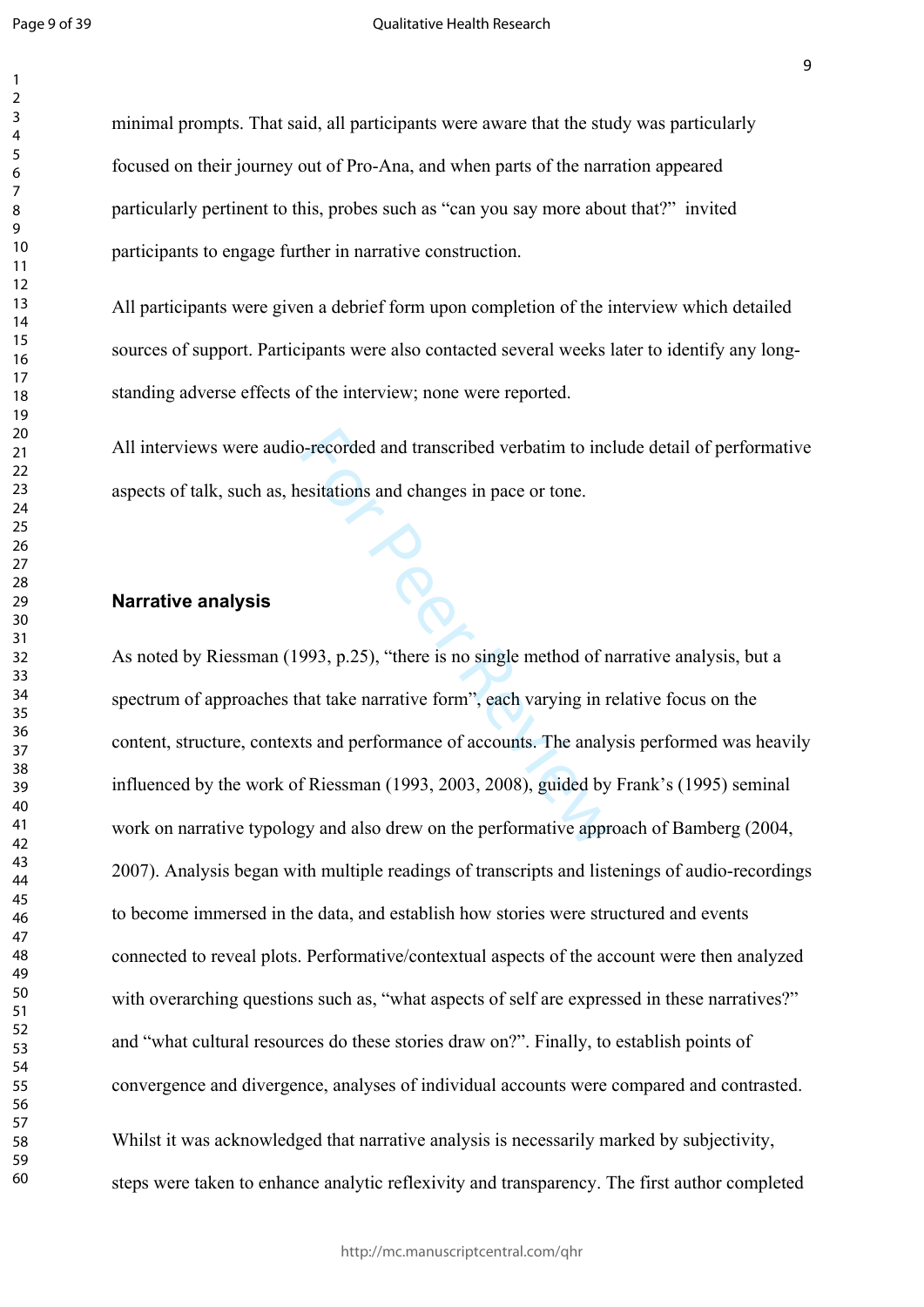the initial analysis and subsequent authors reviewed this, offering further feedback. Throughout the process the first author kept a reflective diary and discussed aspects with coauthors to further inform the work. Quotes presented in this article were selected according to their perceived richness and relevance to the research question (Smith, Sparkes & Caddick, 2014), but also ensuring that all voices (even those perhaps less eloquent or easy-to-follow) were represented, to allow for diversity of representation.

#### Analysis & Discussion

Interpretive insights concerning how these participants narratively constructed Pro-Ana disengagement will be considered alongside how this speaks to, and extends, existing literature.

From the six accounts, two overarching storylines emerged:

- For Perning how these participants narratively considered alongside how this speaks to, and<br>not provide alongside how this speaks to, and<br>not provided the speaks of the speaker Review of the speaker Review of the pair of t 1. Disengagement as recovery. Here, in the initial act of withdrawal participants varied in the degree of agency they storied themselves having, but all positioned it as a necessary first step in the recovery trajectory. Inevitably the construction of recovery was storied differently across individuals and the trajectory was highly variable across accounts. Within the storyline there were two distinct plots:
	- a. "I had to": Enforced disengagement.
	- b. "There's more to life": I chose disengagement.

Within this second plot, two further sub-plots emerged. These sub-plots were storied as necessities to enable availability of this choice.

- I. "We still have that support but it's out of the destructive environment": A shift in social support
- II. "My sense of worth shifted a lot": A shift in identity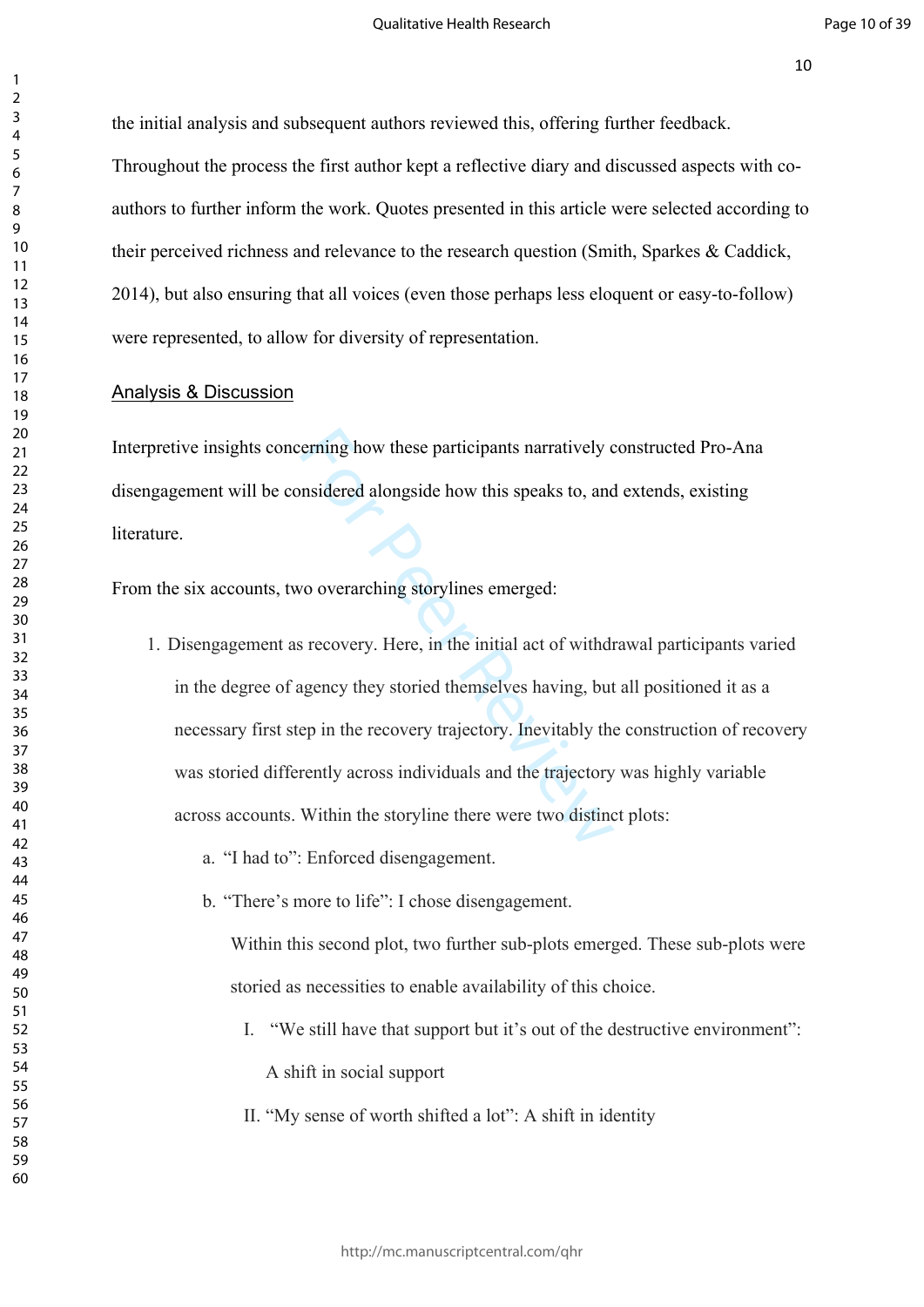$\mathbf{1}$  $\overline{2}$  $\overline{3}$  $\overline{4}$  $\overline{7}$ 

- 2. Disengagement in the absence of recovery. This storyline portrayed individuals questioning the legitimacy of their ED resulting in introversion, isolation and greater ED severity.
	- a. "Feeling like a failure in developing an eating disorder": A need to isolate

## **1. Disengagement within recovery storylines**

I disengagement through a recovery storyli<br>how, participants took control of their live<br>a continuum, the narratives presented more<br>to no agency in disengagement ("I had to<br>scious decision to disengage from the ED<br>engagemen These accounts described disengagement through a recovery storyline. With subtle differences in when, and how, participants took control of their lives. Though recognizing that agency existed along a continuum, the narratives presented more polarized positions: participants who had little to no agency in disengagement ("I had to"); and those who storied themselves making a conscious decision to disengage from the ED ("there's more to life").

## *"I had to": Enforced disengagement*

Two participantsiii suggested that an inpatient hospital admission (where access to the internet was prohibited), coupled with exposure to a recovery environment, enabled them to gain some distance from the Pro-Ana community which facilitated changes. This journey was storied as a slow process which they initially had little agency in. This early part of the narrative conformed to Frank's (1995) narrative depiction of an ill person simply getting through each day, whilst the all-conquering modern medicine assumed the lead role in 'saving' that person.

The first account to be discussed, opened with multiple stories of trauma and abuse. These served to provide an understandable rationale for the participants desire to dissociate from her body through drug and alcohol abuse, self-harm and disordered eating. It also offered a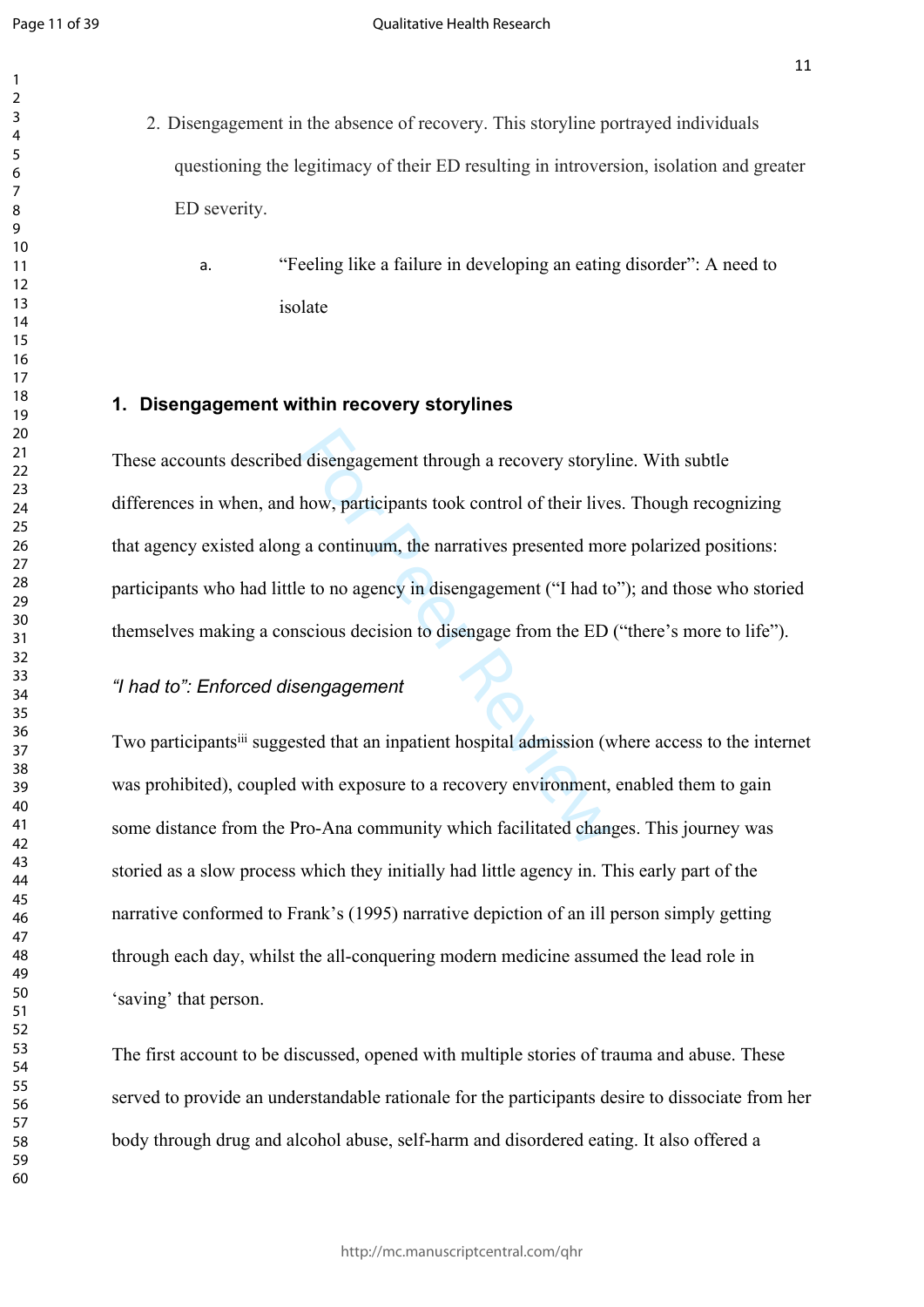comprehensible 'need' to retreat into an online world to help support this quest for restriction, offering more emotional support and safety than her offline reality.

When reflecting on the inpatient stay, this participant stated:

 "We had to go to meeting every day (.) I had to go (.) within the house everyone sort of had different things (.) I went to AA [alcohol anonymous] for alcohol and CA [cocaine anonymous] for cocaine (#) so then I started learning about the steps and that community…"

"After I got back from rehab (.) I got more connected with the recovery community with AA there (.) I started using that community so was less on those sites "

from rehab (.) I got more connected with the<br>AA there (.) I started using that community<br>Prm "we had to go" positioned her, like oth<br>mme and was consistent with the ambivale<br>viduals with ED diagnoses (Cockell, Gelle<br>ghostl Her repeated use of the term "we had to go" positioned her, like others, as passive in the inpatient recovery programme and was consistent with the ambivalence shown towards 'recovery' for many individuals with ED diagnoses (Cockell, Geller, & Linden, 2003). Perhaps it also spoke to a ghostly audience (Minister, 1991) or response to an anticipated hostile question becoming critical of any action to 'give up' the ED (as might be expected on Pro-Ana websites). By positioning herself within multiple struggles, including those with alcohol and drugs, the individual's need for professional help was made clear: her participation as an inpatient was legitimized and the personal responsibility, or likelihood of subsequent criticism, lessened by the similar actions of others within her new community. After the inpatient stay, she suggested that occasional returns to the Pro-Ana sites were for new weight loss tips but nothing more:

"I didn't need to go…I would go every once in a while (.) to see if there was anything new out there  $(\#)$ ...but it was pretty much the same...so that's how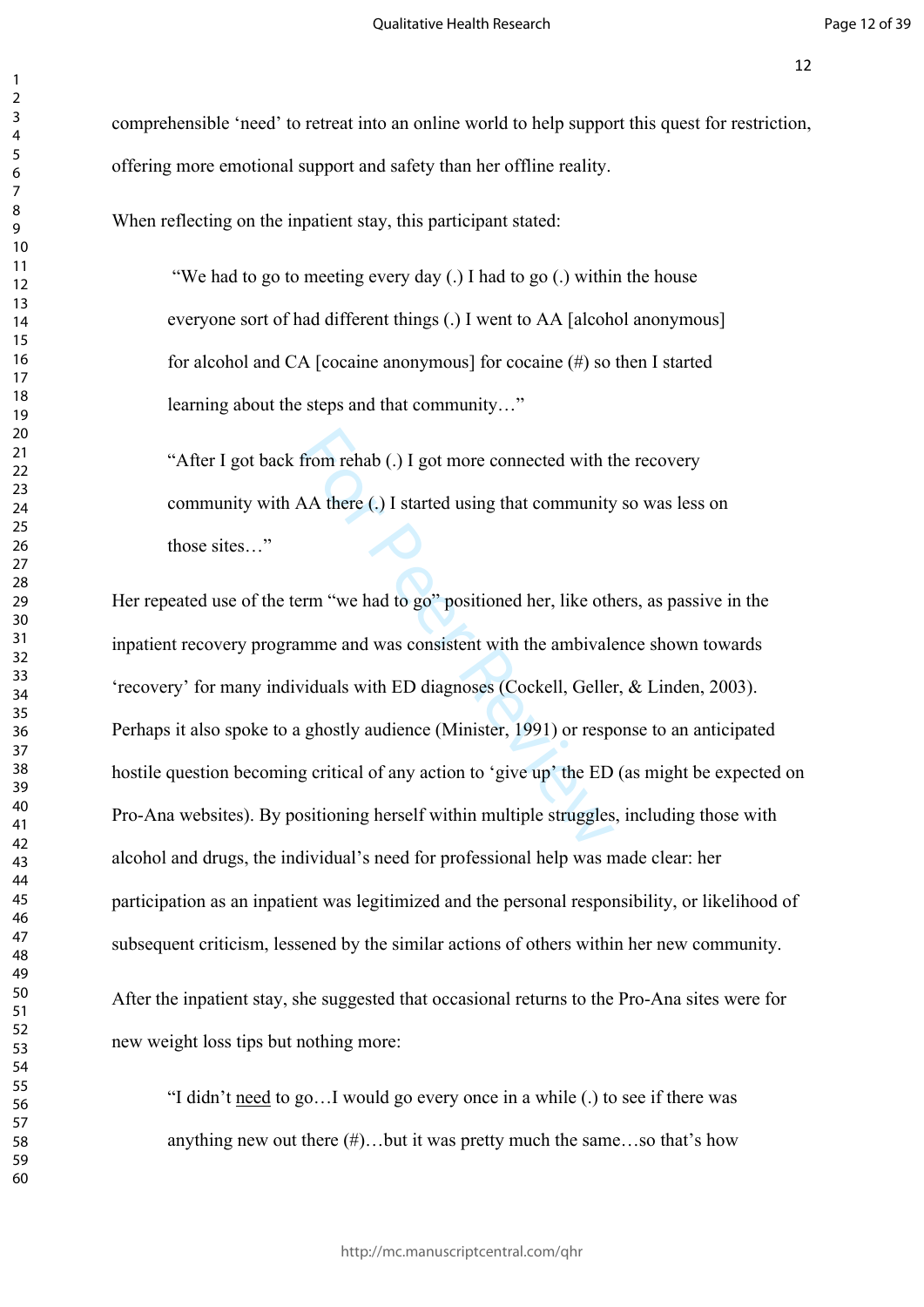$\mathbf{1}$  $\overline{2}$  $\overline{3}$  $\overline{4}$  $\overline{7}$ 

it faded but I think it was coz of that 3-month break (.) that was forced basically."

The phrase, "I didn't need to go" marks a striking difference to the narrated Pro-Ana dependency which had previously dominated her account. She then extended her earlier thread that disengagement was not a choice, by reminding the audience it "was forced". Notably, the wider narrative positioned this act as the first necessary step towards complete disengagement and a stronger propensity to take care of her body, seemingly symbolizing 'recovery'. The narrative ended with an emphasis of growing a recovery support network of professionals' post-discharge, enabling her to more effectively manage the impact of the ED; thus, storying her emotional and relational needs as gradually being met elsewhere:

ended with an emphasis of growing a reccarge, enabling her to more effectively man<br>nal and relational needs as gradually being<br>e a therapist (.) a dietician erm (#) and I'm<br>n Monday with a therapist that does EMD<br>d reproc "Right now I have a therapist (.) a dietician erm (#) and I'm also going to be actually starting on Monday with a therapist that does EMDR [eye movement desensitization and reprocessing]"

"I'm at a place now where I'm taking care of myself and working on me (.) my ultimate goal is that I want to hold space for people."

By listing the health professionals now involved in her care the narrator positioned herself as someone who was trying, whilst still 'struggling, to recover'  $(SR<sup>iv</sup>)$  (Shohet, 2007), rather than offering a narrative of full and complete restoration. Temporal aspects of progress were indicated ("I am at a place now…"), suggesting movement into previously unchartered terrain towards an "ultimate goal" of recovery. Akin to this SR genre, there appeared a porous movement between her past and current selves; sometimes positioned as a passive participant of recovery and sometimes claiming more agency. In constructing the narrative in this way, the speakers outlook appeared to mirror that of a survivor model in mental health, where a meaningful life could exist (giving herself care and holding space for others) but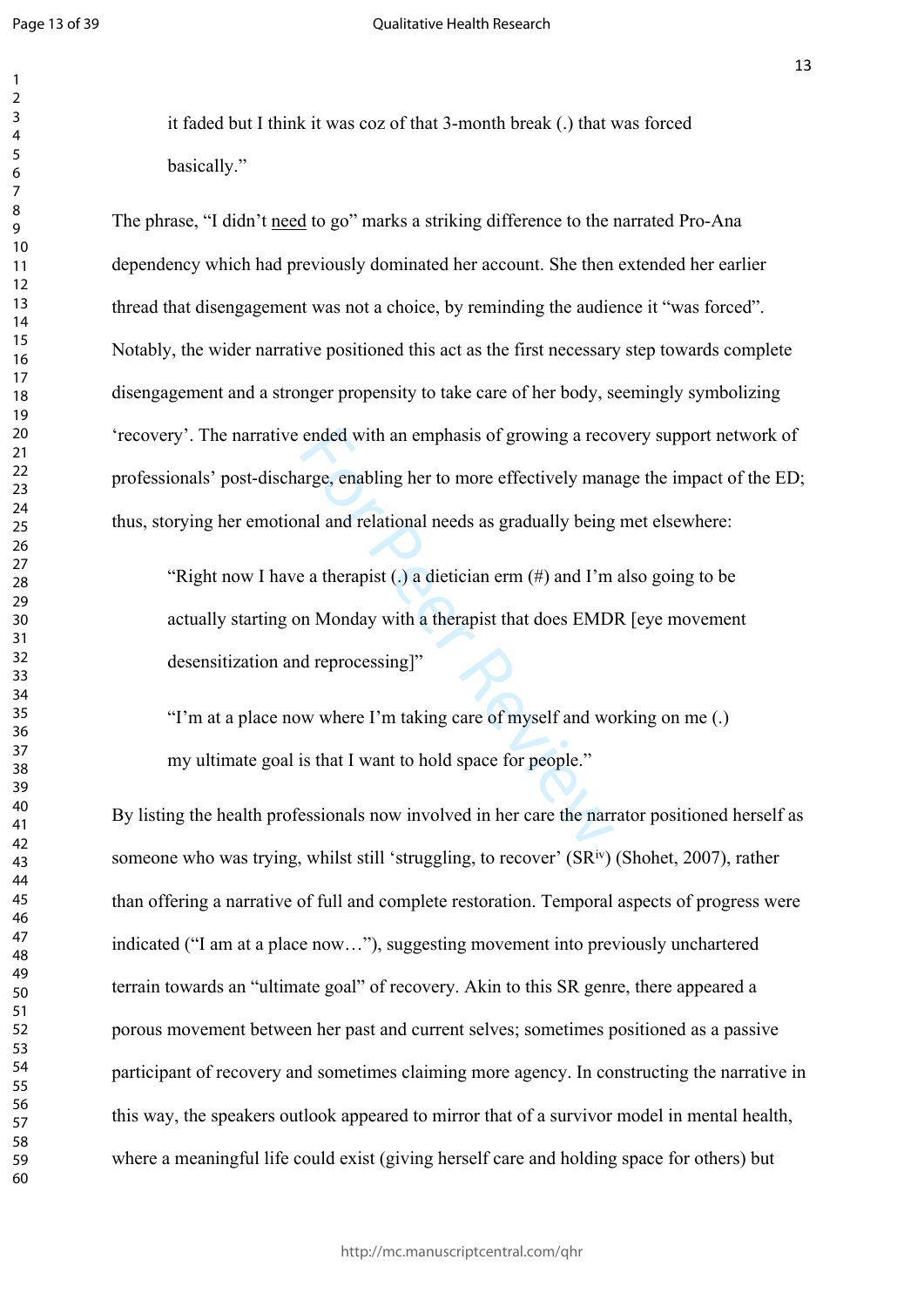only alongside the necessity for life-long management of these issues (given they were never completely laid to rest). The narrative appeared to follow a trajectory of: I was ill, significant improvements have been made following the provision of care and I have been working at sustaining these gains. Thus, agency sat in the maintenance of gains rather than the initial act of disengagement.

This pattern was mirrored by another participant. This individual also positioned the sites as providing emotional support. She portrayed her treatment stay as a hard process, where she often longed for the Pro-Ana community, but beyond this, following a weight restoration program, started to see some benefits of tangible connections with others she met in person.

Ana community, but beyond this, following<br>the benefits of tangible connections with c<br>ery helpful with my brain being fed I was<br>o and therapy that I needed (#) and erm (.)<br>that came along with actually developing r<br>t just "Treatment was very helpful with my brain being fed I was able to talk to people (.) get help and therapy that I needed (#) and erm (.) explore some of the deeper issues that came along with actually developing my ED…"

"When I got out it just didn't appeal to me nearly as much, I wasn't in nearly as deep with the ED."

The narrative conveyed how a sequence of events, the first step being nourishment, enabled her to tackle the bigger issues (later alluded to as: difficulties within the family, not feeling heard, and gendered disparity in parental treatment compared to her brother). From the narrative presented, it was unclear whether her "brain being fed" or her changed environment and therapy, was the driver for change. However, the passive language used and the phrase "when I got out" (like a prisoner released from jail), both contributed to the sense that disengagement was initially an enforced act and elements of recovery not always actively engaged with. Towards the end of her account, she too demonstrated a 'struggling to recover' narrative, where Pro-Ana "didn't appeal nearly as much". Again, alongside fragility within the progress made, identity was constructed as increasingly less consumed by the ED ("I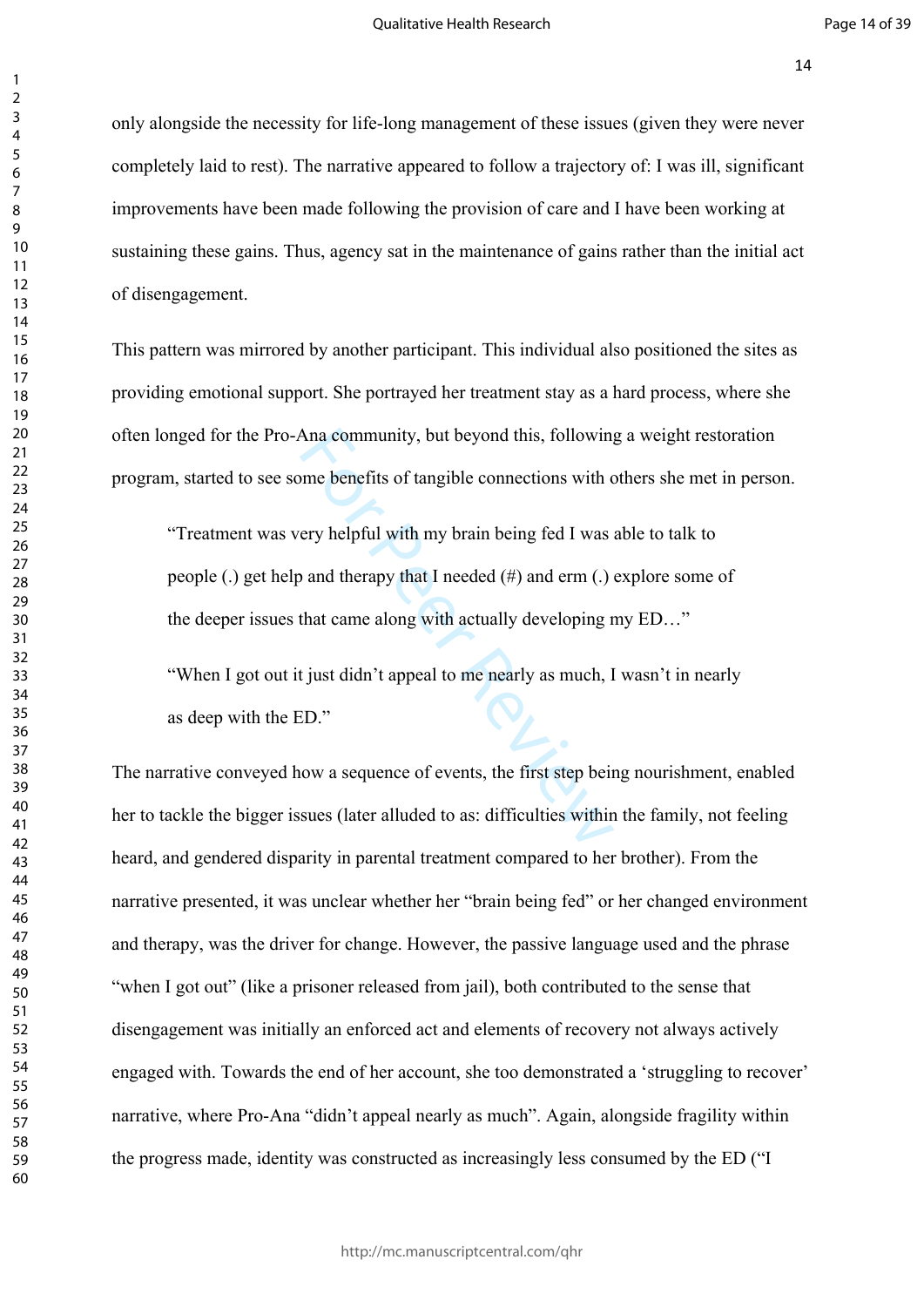$\mathbf{1}$ 

  wasn't in nearly as deep"). The narrator went on to story herself as briefly returning to the sites in search of connection, but with health increasingly positioned as a new currency; this provided her with a nursing vocation more valuable than the ED. Thus, this individual too was positioned as increasingly engaged in the process of recovery despite her initial resistance. Given the well-known high rate of relapse and mortality for restrictive AN (Arcelus, Mitchell, Wales, & Nielsen, 2011) which she had been diagnosed with, societal discourses may have restricted the type of narratives left available for her to story the experience, hence narrating her recovery story tentatively.

arratives suggested that in inpatient envirors<br>Pro-Ana sites, 'helped' create some distanty.<br>Thus, in some situations, there was nar<br>to methods used in substance abuse interve<br>chose disengagement<br>s, disengagement<br>s, diseng Collectively, these two narratives suggested that in inpatient environments prohibiting technology and access to Pro-Ana sites, 'helped' create some distance reducing dependency on the Pro-Ana community. Thus, in some situations, there was narrative support for an 'abstinence' model akin to methods used in substance abuse interventions (Miller, 1983).

## *"There's more to life": I chose disengagement*

In the remaining accounts, disengagement was attributed to participants' own actions and decisions, with professionals positioned in supportive rather than instrumental roles. These narratives were characterized by personal pronouns and active verbs of certainty, such as "I realized" or "I decided", that storied the disengagement decision making process with personal choice and greater self-agency. Notably, each narrative constructed a specific "turning-point" with clear division between past and current selves. This was achieved through before and after Pro-Ana stories that were punctuated by Damascene moments of revelation and realization; a classic feature of a 'fully recovered' (FR<sup>v</sup>) narrative (Shohet, 2007).

"It was like this fiery thing inside me just sparked (.) and (1) I was like yeh (#) there's more to life than being skinny."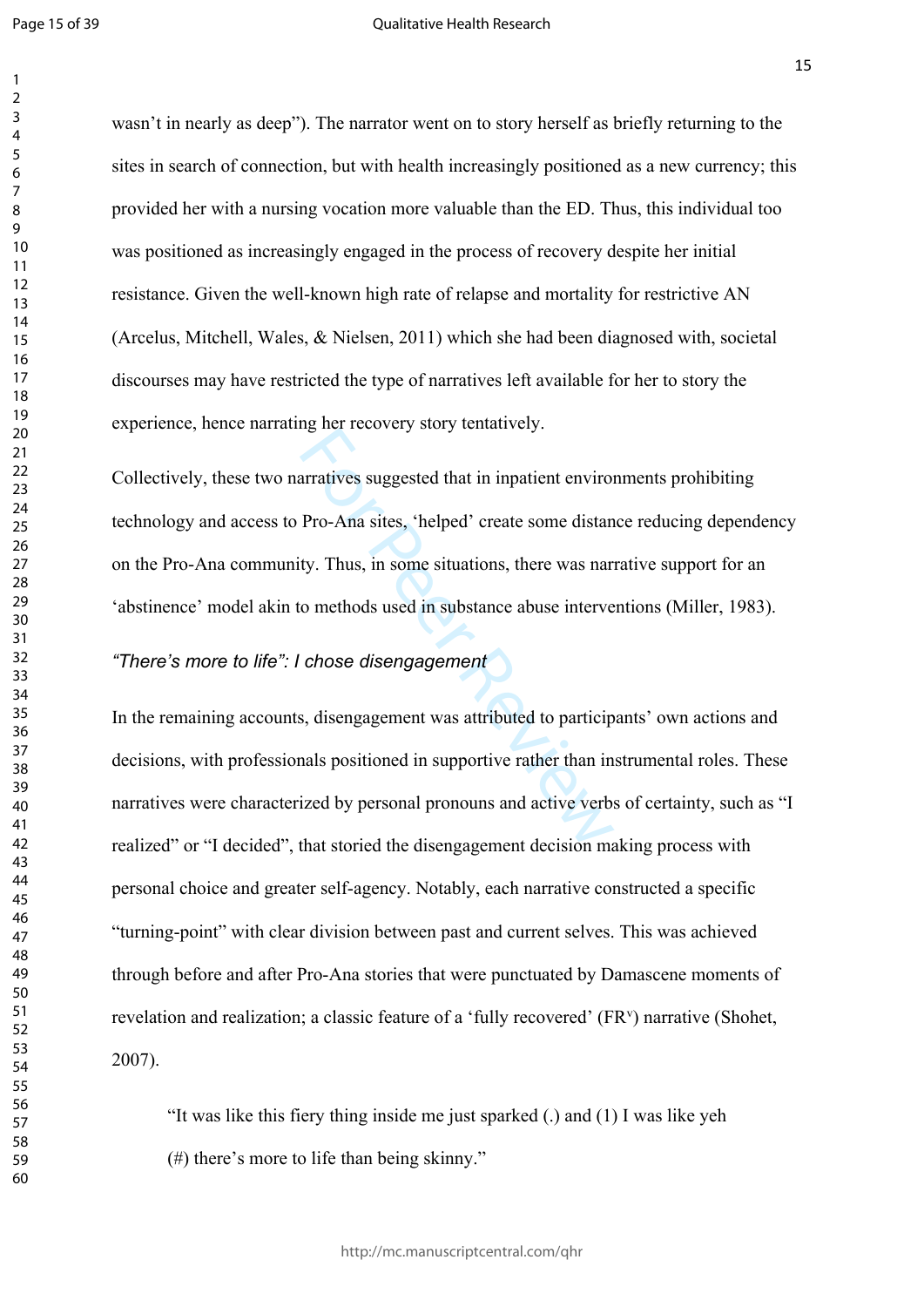"My therapist said it's my job to help you (.) not my job to make you and that really helped and motivate me to (.) make myself try to give some input into recovery (.) because I said I was saying I wanted to recover (.) and I was kind of trying (.) but I wasn't giving it my one-hundred percent (#)...I had to give more"

"If I was gonna have the kind of friendships and relationships and experiences in life that I wanted (1) (voice cracks as if about to cry) then the eating disorder couldn't be central to who I was (.) because I have lost a best friend-the best friend I ever had (.) and I think that was a big turning point for me-was that realization"

uldn't be central to who I was (.) because<br>end I ever had (.) and I think that was a big<br>zation"<br>external trigger, one participant storied there<br>something ignited deep within her bein<br>trast, another's account depicted a fr With no suggestion of an external trigger, one participant storied the moment as a physiological change where something ignited deep within her being ("this fiery thing inside me just sparked"). In contrast, another's account depicted a frank therapeutic conversation leading to personal revelation. The stress placed on "some" in "make myself try to give some input" – implied an acknowledgement of earlier inertia, drawing on a broader narrative of ambivalent processes in ED recovery (Treasure and Schmidt, 2008). In the final narrative, the threat of relational loss was positioned as central, with her wider narrative being punctuated with multiple stories of seeking connection and understanding where, over time, the ED became an obstacle to this. These earlier stories gave coherence to why the ED could no longer be central to personal identity. In constructing the narrative in this way, she drew on a popular cultural narrative particularly associated with psychological change, wherein individuals must want change and drive this for themselves.

The women narrated how this change was made possible using two sub plots which will now be explored.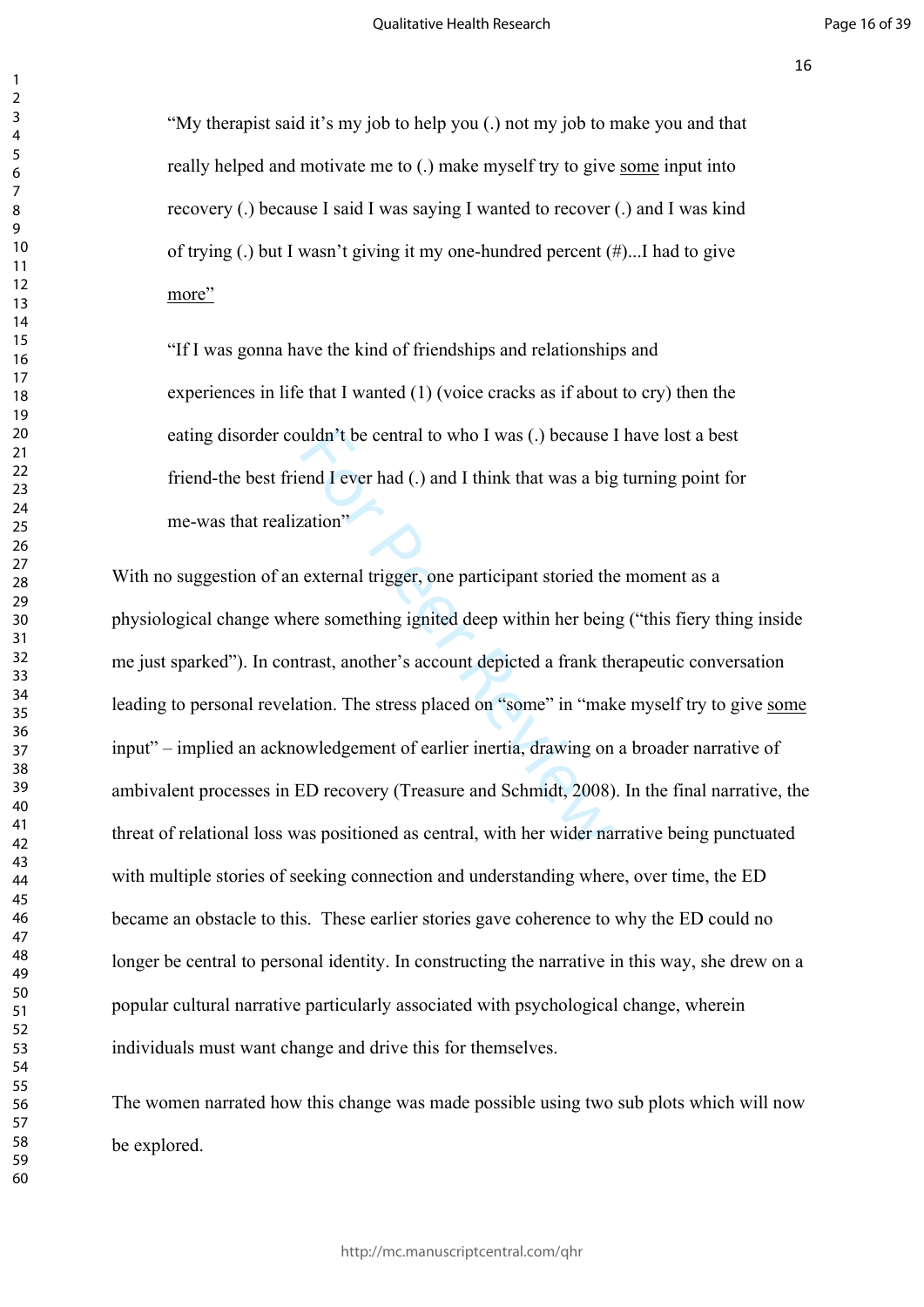$\mathbf{1}$  $\overline{2}$  $\overline{3}$  $\overline{4}$  ## *ii) "We still have that support but it's out of the destructive environment": A shift in social support*

health. Her depiction followed the plot of a<br>
101), where a new experience enabled a nev<br>
f obtaining. The participant stated that by<br>
trying to recover, wanting to establish new<br>
ith her ED. Indirectly, this narrative not All participants spoke of the importance of finding alternative sources of support. For one this was storied through a change in work and living arrangements. She described becoming close to the mother of a family she was nannying for, then learning with shock that women could be "thin and lovely" yet still enjoy eating food. The narrator positioned herself as becoming increasingly integrated into this new household, taking on their ideas and values around food, eating and health. Her depiction followed the plot of a 'healing drama' (Mattingly & Lawlor, 2001), where a new experience enabled a new vision of a possible self now considered worthy of obtaining. The participant stated that by the time she left for college she was actively trying to recover, wanting to establish new support systems that remained disconnected with her ED. Indirectly, this narrative noted the influence of others enabling her to take direct charge. Indeed, the threat of losing her best friend if she remained 'ill' was storied as the final nail in the Pro-Ana coffin.

Towards the end of her account the narrator's language appeared to trivialize and mock the ED ("eating shenanigans") distancing its power:

"There's no time for eating shenanigans…I've made so many friends and like got into so many things that I know wouldn't have been possible (.) or I wouldn't have had the energy or motivation to do (.) erm (2) had my eating 'disorder' had been a big part of my life."

The narrative spoke to the value those choices afforded her, drawing on expressions of certainty such as "I know". Her language counters questioning, in her claim that Pro-Ana disengagement, and being an active participant in recovery, were the best decisions she had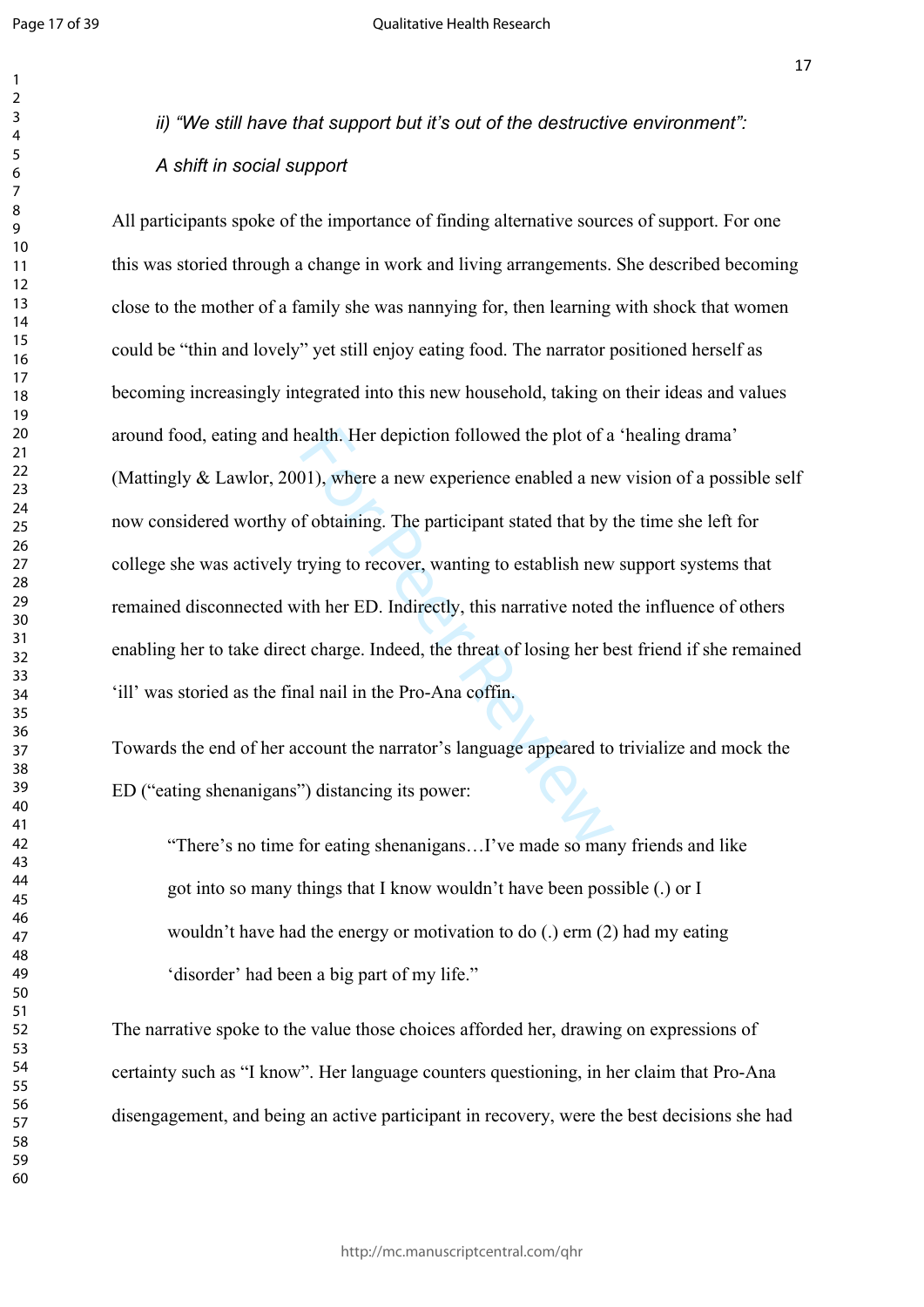made. Through this unfolding of the account, the ED identity she once held was positioned as further behind her, as she claimed more control and agency over her life.

Yet, whilst one participant spoke of the value in building new relationships where the ED did not feature, another went in the opposite direction, reclaiming old lost relationships:

"I was coming out of the closet (.) and it was ED awareness week and their topic was everybody knows somebody (#) and so and so I did it online (.) I went onto Facebook and I thought I can just post it  $(2)$ ... there was so much positivity."

combatting shame through disclosure, app<br>
went on to narrate a different response to<br>
nuch positivity". This reaction was storied<br>
rters around her that could assist with her r<br>
ed via a Facebook group of former Pro-An<br>
st This narrated position of combatting shame through disclosure, appeared to offer some liberation. The individual went on to narrate a different response to the one she perhaps expected: "there was so much positivity". This reaction was storied as the starting point in building a team of supporters around her that could assist with her recovery process. This included staying connected via a Facebook group of former Pro-Ana users who were also engaged in recovery; she stated, *"*we still had the support of each other (.) but it was out of that destructive environment". Notably blame was attributed to the site, rather than its users, perhaps serving to minimize any hostility from ghostly audiences associated with her newly constructed role model persona, that could have been difficult for her to directly navigate.

The last narrative differed from those above. Her 'withdrawal' storyline began with a positioning of less self-agency: "when I started therapy (.) I didn't want to recover", "I was just following my doctor"; yet, moved quickly on to suggest that the continued care, persistence and patience of her therapist and boyfriend enabled her to open up, increasing her desire to get better. The narrative, then, positioned her as making the decision to stop losing weight and stop using the sites.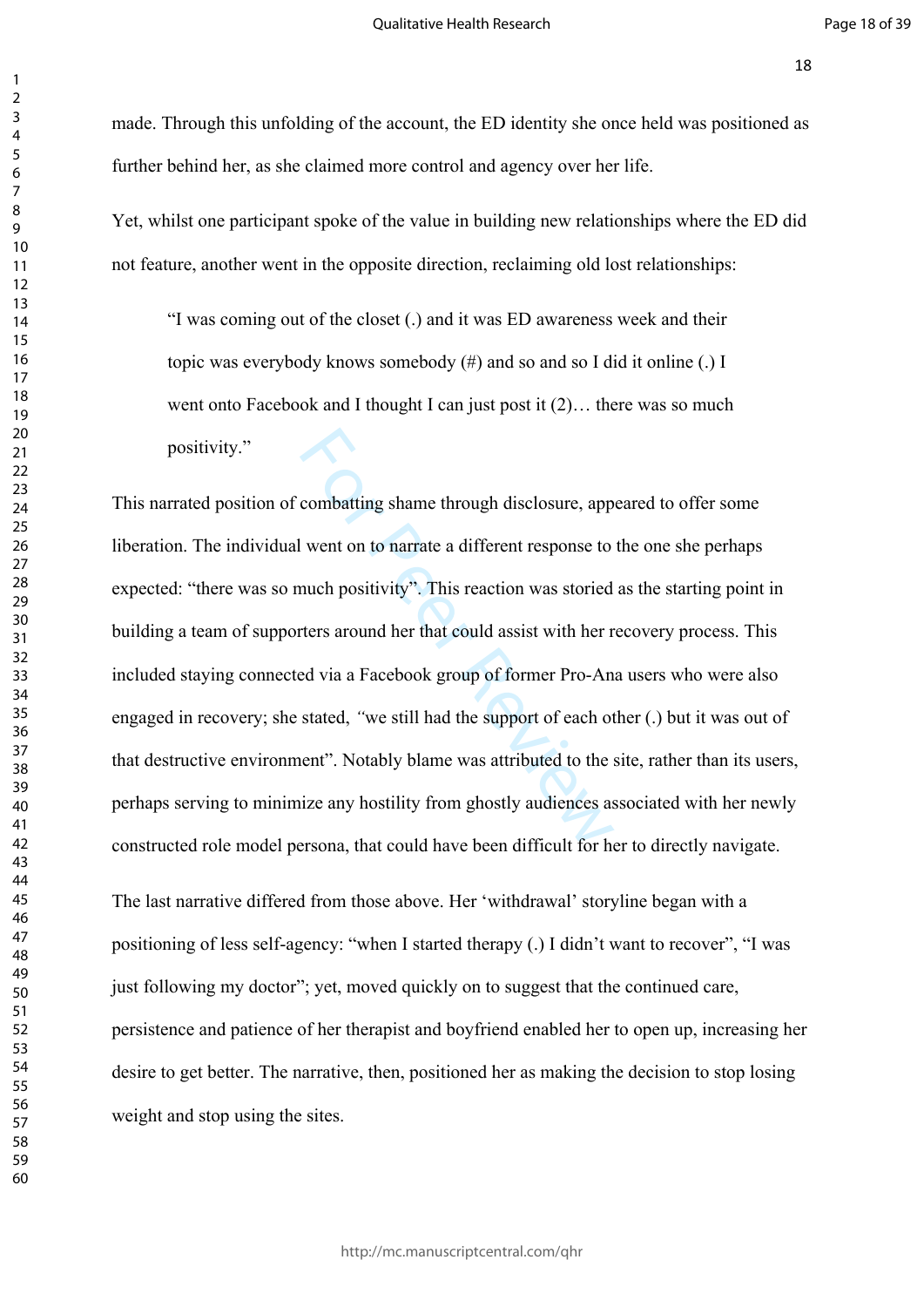$\mathbf{1}$ 

"After a while being in therapy (.) and me opening up and also with the support you know that I was getting from my boyfriend (.) mostly because he really encouraged me to go to therapy… having him having him by my side to support me  $(\#)$  and at the same time the support from my therapist (.) made me wanna get better (.) so whenever I started to try (.) whenever I actually decided you know (.) ok I'm going to stop trying to lose weight and start trying to eat more (.) that is when I started you know when I realized I had to stop using the pro eating 'disorder' sites."

Extruction shifts from repeated earlier referents<br>restruction shifts from repeated earlier referents<br>reviewery. This is then further noted in the forther to the set of the set of the set of the set of the set of the set of Clearly, the narrative construction shifts from repeated earlier references regarding the influence of others, towards a position of self-agency enabling withdrawal from Pro-Ana, and facilitating subsequent recovery. This is then further noted in the following narration:

"Well, I am going to try and gain weight and you know be healthy (.) and try to eat more so why do I need to log into the sites"

"Even though I was scared to gain weight (.) I had already taken that decision…so once you make that decision (.) when you log onto those sites you don't feel the same."

The repetition of "decision" accentuated the sense of ownership and agency she had taken in the recovery process. In this way it was noticeably different from earlier narratives. However, the use of "I" can be contrasted with the use of impersonal pronouns ("you") at other points, which gave some sense of personal distance and ambivalence within this emotional process. By contrast, towards the end of her account there was a return to the first person ("I") in the conclusion of her story:

"I would have thought that I would miss talking to those people (.) but I didn't (#) I felt no connection to them anymore."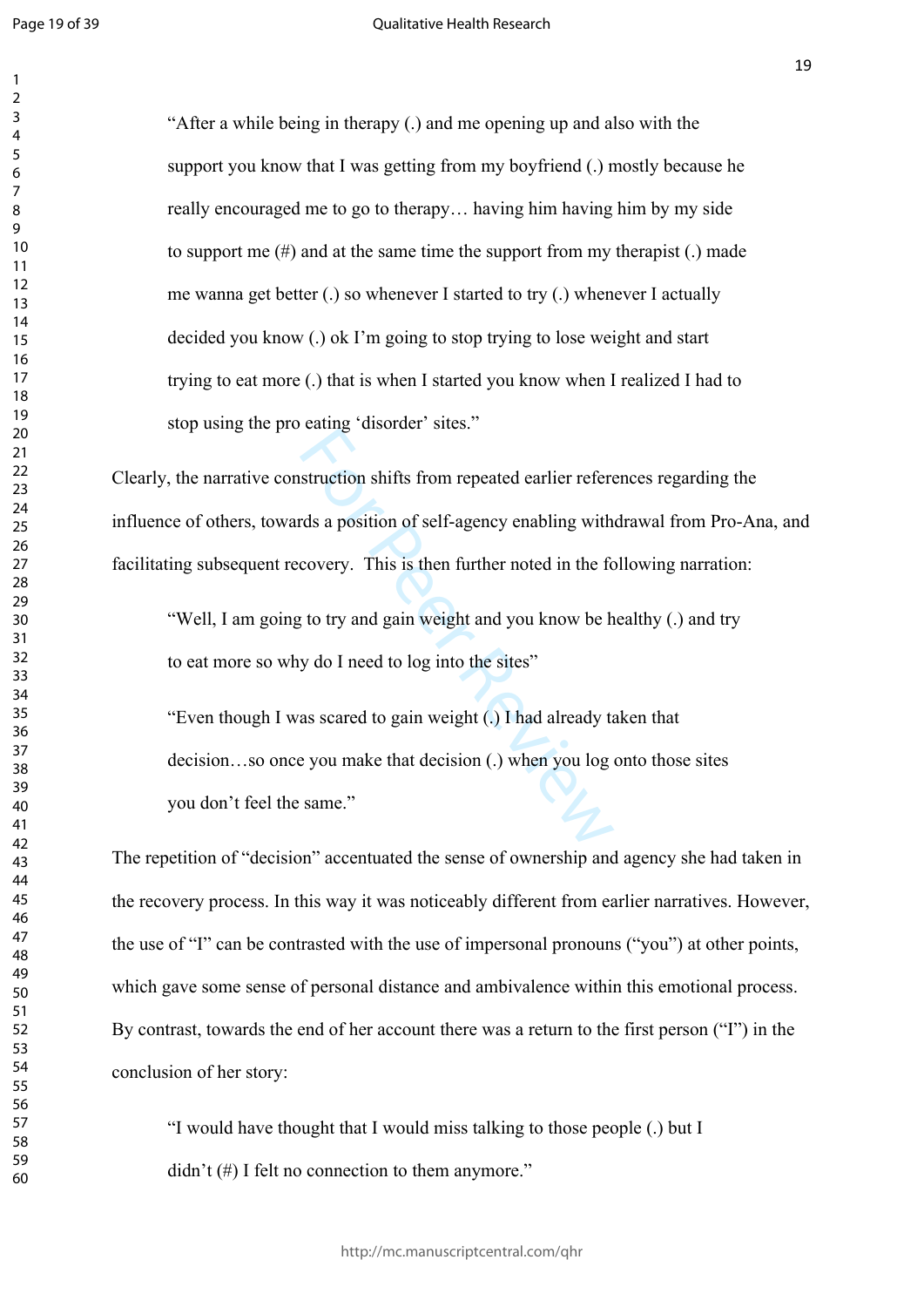This lack of personal connection draws on a narrative of recovery through "moving on" and distancing. It fits broadly with a restitution / recovery narrative (Frank, 1995); though, again, has aspects of a 'struggling to recover' (SR) narrative, with only a hesitant hope for a full recovery. Whilst Shohet (2007) detailed two ED recovery genres' ('struggling to recover' and 'fully recovered'), this narrative suggested a third one – 'mostly recovered' – falling somewhere between the two. This new narrative was characterized by some aspects of the self being restored (such as weight) and some never seemingly possible to reclaim (such as ED-free thoughts). There was no incoherency in the form of chaos within this narrative, instead, there was a passive acceptance in the narrative that this was how it was:

"I'm recovered physically now (.) but you know an eating order isn't just physical (.) its emotional its mental it's (.) you know your social interactions with people."

was no meanding in the term of entably<br>ve acceptance in the narrative that this was<br>hysically now (.) but you know an eating c<br>nental it's (.) you know your social interact<br>people are able to get fully recovered (#)<br>of it "You know some people are able to get fully recovered  $(\#)$  but many others just live with the process of it  $(\#)$  and to like to like and I can say that I'm recovered (2) somebody can say that they are recovered from an eating disorder (.) but that doesn't mean that they're cured from it."

We have explored how shifts in social support were storied enabling a choice of disengagement to become a viable option for narrators. The second sub-plot explored how shifts in identity were also seen to facilitate this process.

#### *ii) 'My sense of worth shifted a lot': A shift in identity*

Two participants spoke in detail of experiencing shifts in identity, though, in subtly different ways. One account suggested a realization that there were other aspects to her identity beyond ED, another suggested a realization that the ED was not (or was no longer) her identity.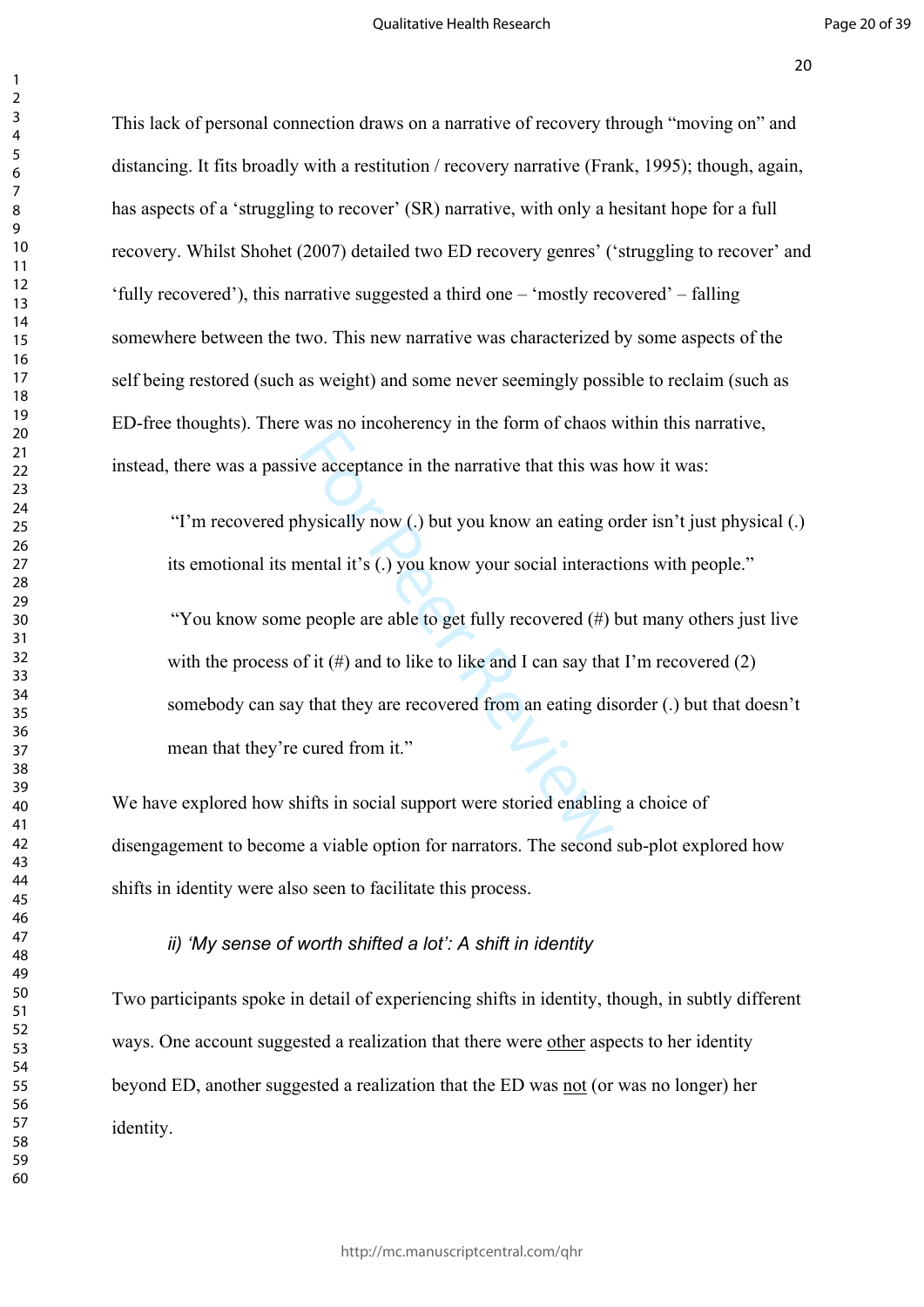$\mathbf{1}$ 

The latter storied her worth shifting from being solely focused on body image towards other aspects of self, with this being strengthened through new connections with others. In her wider narrative she spoke of setting boundaries with her biological family (previously positioned as stressors) and spoke of the value in cultivating new hobbies and friendships at college. Her account portrayed the shift in worth as a slow gradual process, where the specifics of internal change were somewhat intangible:

"My sense of worth shifted a lot (.)… I dunno how to verbalize it but it didn't need to be around my weight and it didn't happen overnight."

She went on to claim that as her ED moved from being her whole identity to a small part, there was less importance for others to "understand" as had occurred on the Pro-Ana sites:

my weight and it didn't happen overnight<br>t as her ED moved from being her whole is<br>e for others to "understand" as had occurre<br>cople understand how it affected my life (.)<br>nmunities (.) was more important when the<br>hermanni "I think having people understand how it affected my life (.) like I got in those Pro-ED communities (.) was more important when the eating 'disorder' was my identity (.) so when I started finding my identity in other things (.) that mattered less."

This offered the audience an increasingly coherent rationale as to why Pro-Ana connections were no longer needed nor necessary to sustain. The narrative positioned her as the main agent in this process by drawing on the use of first-person pronouns (e.g., "when I started to find my identity"), reinforcing her claims of renewed health and a stronger identity. Notably, though the speaker positioned herself making the choice to leave Pro-Ana and, with it, the ED identity, it was repeatedly storied as a struggle with her often "pretending" to be okay.

"I think I made the choice to not let it be my identity any more (.) and some of that was like a lot of times me just faking it (.) like I'm gonna pretend that I don't have an eating 'disorder' … so a lot of it was like pretending a lot of it wasn't who I was until that became a reality."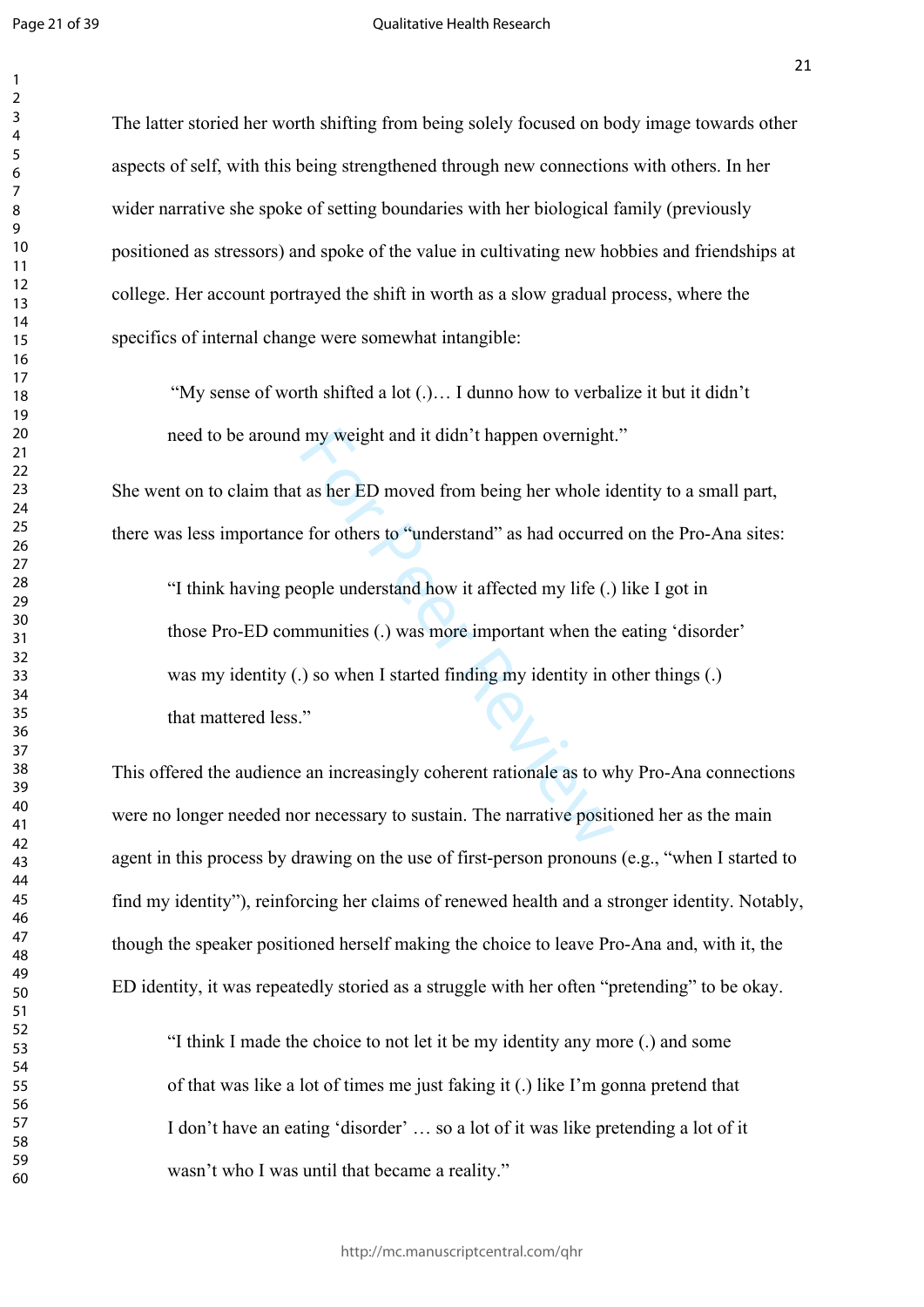With the account unfolding in this way, her story of recovery highlighted a heroic stance, emphasizing that, despite the hard fight, triumph was not inevitable. This also countered possible challenges for her and others to narrate themselves as authors of their own recovery: If you managed it now, why was this not possible earlier? Thus, a heroic struggle, over time, becomes important in addressing such ghostly audiences that might otherwise impact on a new emerging positive identity.

In contrast, another narrator who was in therapy, painted a picture of someone who could not see how recovery could work for her until she had read a book entitled 'A Life Without Ed' (Schaefer, 2004); "this book was my brain". What appeared to resonate with her, was the author's ability to personify and externalize the eating 'disorder' through a metaphor:

"I liked the metaphor she was using (.) so I gave (.) so my eating 'disorder' became Ed' (.)…that gave me something to fight (.) that kind of separated (.) where I was one".

vork for her until she had read a book entit<br>bok was my brain". What appeared to resor<br>ify and externalize the eating 'disorder' thi<br>hor she was using (.) so I gave (.) so my eath<br>that gave me something to fight (.) that k She extended the illustrative thread of her independence from the ED, through stories of victory which sought to strengthen a new identity: "I was like right (.) I'm going to run the 10k". Her quest narrative was one of growth, striving and achievement towards complete recovery, drawing on multiple evidences to add weight to this change. She ended the narrative by richly describing her work facilitating a local ED recovery group which continued to position her as a fully recovered role model, offering insight and support to others in the recovery process.

Both narrators drew on discourses of effective treatment which fell in line with the existing recovery literature on externalization (White 1988, 1990) and individuals strengthening other aspects of themselves to enable meaningful change. However, in contrast with this usual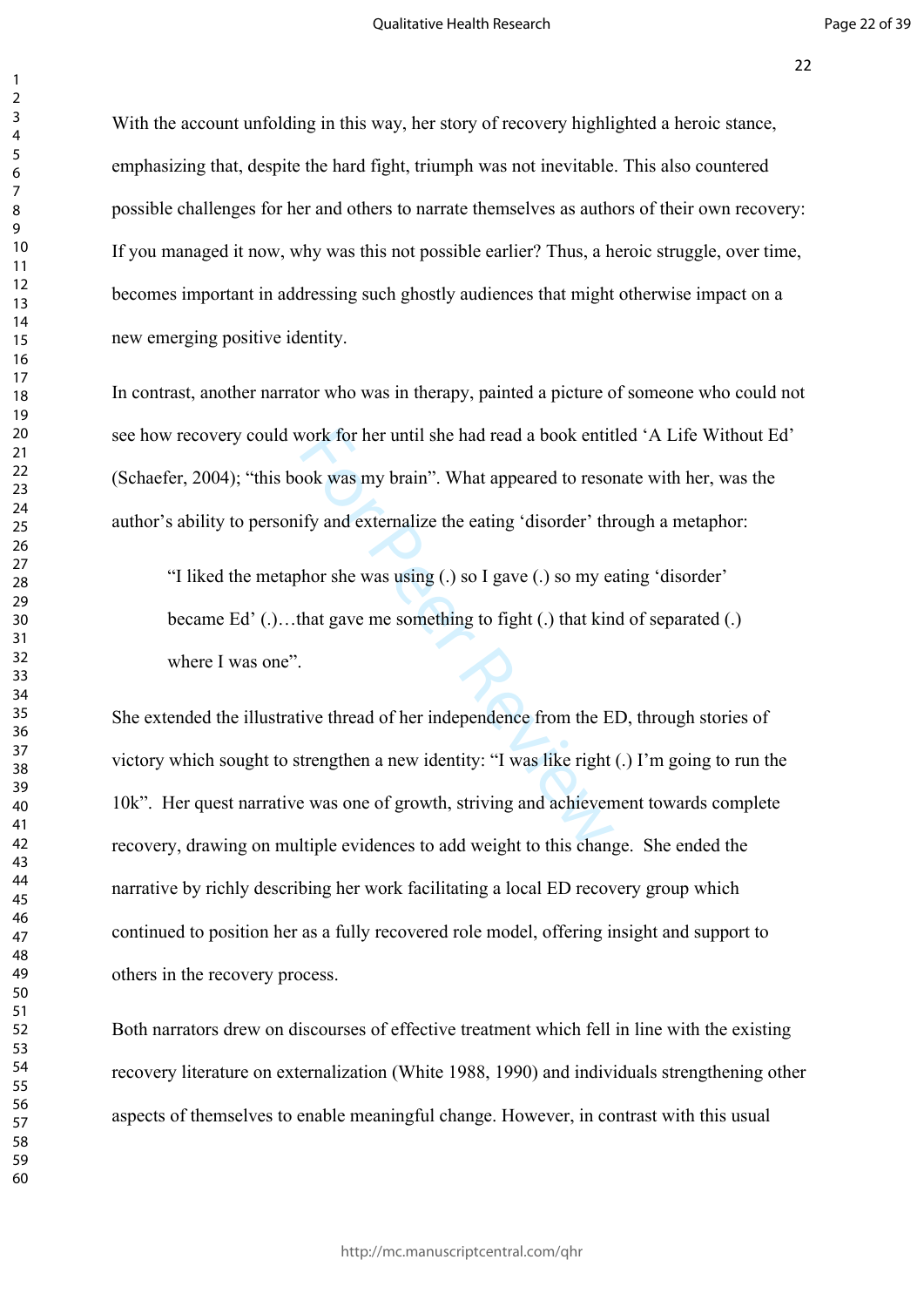$\mathbf{1}$  $\overline{2}$  $\overline{3}$  $\overline{4}$  $\overline{7}$  $\mathsf{Q}$ 

a and the often-singular story of its users,<br>
iding to a desperation of users to achieve v<br>
noses.<br>
a fake ED because it was online... I wante<br>
I don't really think it was a positive thing<br>
sing it (#) I think it was more recovery storyline, a counternarrative emerged, where the ED was storied as becoming more severe and the narrator needing to isolate. This new storyline will now be presented. **2. "Feeling like a failure in developing an eating disorder": A need to isolate**  Two of the six participants storied their ED as losing legitimacy because they gained online support for their behaviors and tips from fellow users. Their narratives suggested that this 'cost' was the primary reason for initial Pro-Ana disengagement. One account consistently highlighted an awareness of the dominant negative social discourses around Pro-Ana and the often-singular story of its users, whom she coined "wannabe anorexics" alluding to a desperation of users to achieve validation for their ED regardless of formal diagnoses. "I felt like it was a fake ED because it was online… I wanted to prove that I didn't need that… I don't really think it was a positive thing (.) at first (.) when I stopped using it  $(\#)$  I think it was more of a (1) I want to be completely on my own (.) and prove that I can do this on my own." Here, she framed Pro-Ana engagement as an obstacle to gaining credibility for her disorder resulting in a growing discomfort with online constructions of EDs which were deemed as "fake". What ensued was a propulsion towards the ability to legitimize her ED allowing it to exist and thrive outside of this arena. In contrast to previous literature, it is in succeeding to disengage, that her status was elevated beyond that of a "wannabe" to a truly authentic sufferer. She then offered a present-day reflection: "I don't really think it was a positive thing (.) at first" a statement which appeared to make relevant her position and counter the

prevailing professional narrative of disengagement being a clear sign of 'recovery'.

In line with the first narrator of this new storyline, another participant also spoke to feelings of failure whilst online.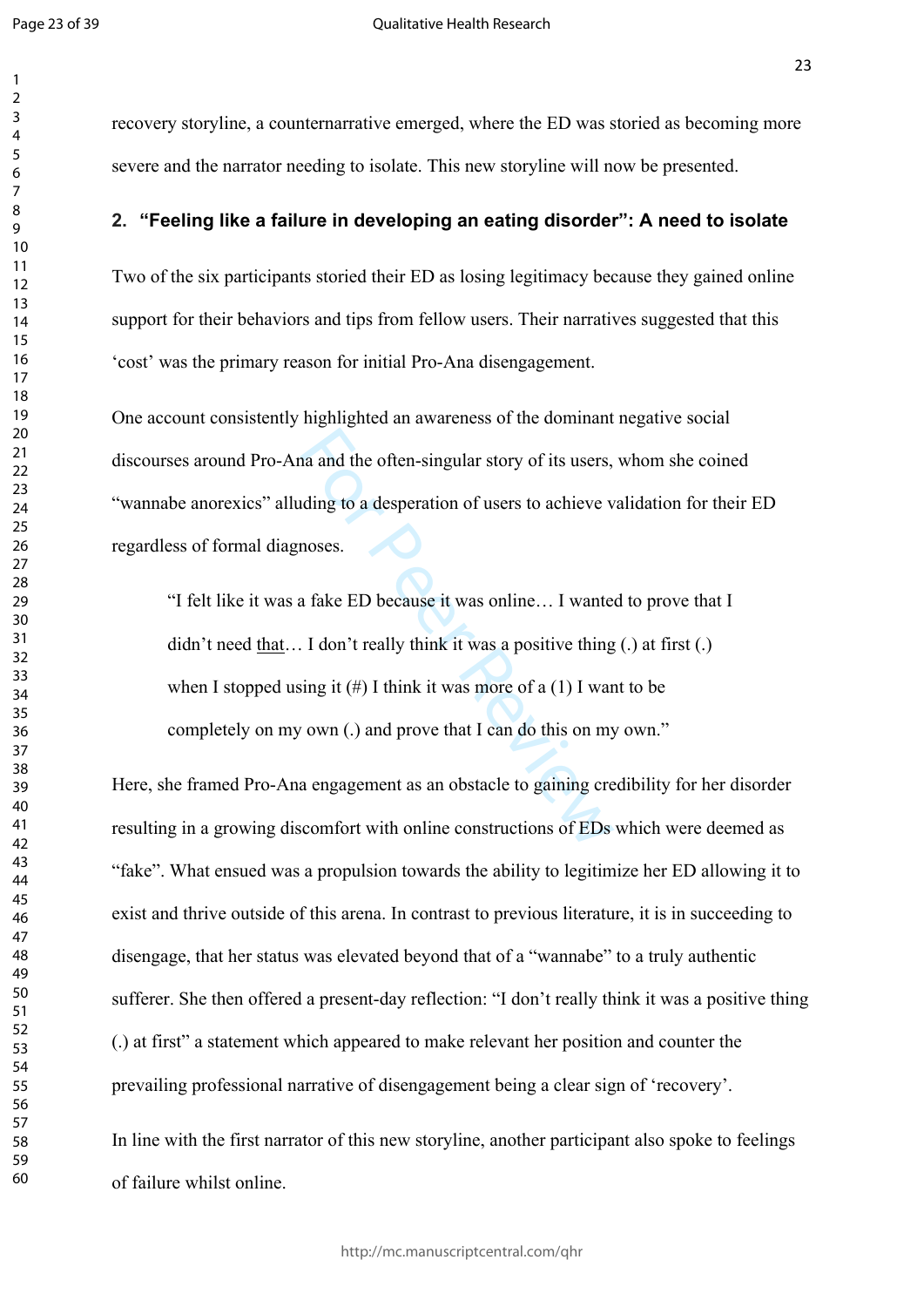"I almost constantly had some connection to the site  $(\#)$  I made relationships with people outside of just eating disorder related material (#) erh but no relationship on that website could be healthy in the long run (.) and most of my relationships became competitions very quickly (2) I used it pretty regularly for about a year… and then I had a break in just (.) feeling like a failure in developing an eating disorder (#) I didn't feel like my anorexia was legitimate (.) and I wondered if I took a break from the sites if I would be able to figure out what's best for me (.) versus trying everybody else's (.) tips and tricks…after a couple of months abstaining I went back."

a couple of months abstaining I went back<br>arrator portrayed a girl consumed by the P<br>ed the depth of the connections fostered or<br>er than  $I$  spoke to), which suggested somet<br>one might expect from online interactions<br>n-ED Yet in contrast, another narrator portrayed a girl consumed by the Pro-Ana world with a narrative that demonstrated the depth of the connections fostered online, using terms like "I made relationships" (rather than *I spoke to*), which suggested something more enduring, valuable and deeper than one might expect from online interactions. In line with previous research outlining the non-ED related experience of these forums (Dias, 2003), the thread was then extended with descriptions of the content of exchanges which she storied as transcending outside more superficial ED material. To add further context to this extract, this participant had already shared multiple stories of her family failing to notice her, or see her pain, and with this, positioned herself as an introvert who found it hard to open up face-toface. These all served to demonstrate how important, necessary and unique these online connections were to her. Being pulled more into the competitive nature of Pro-Ana, the narrative moved to speak overtly of the competition among individuals on the site, which appeared to leave the narrator striving to gain mastery through her ED, albeit unsuccessfully when she compared herself to other Pro-Ana users. Her narrative portrayed other online users as being the epitome of ED perfection. The storyline involved a necessary break for her to improve this mastery alone, with the view of coming back to the community a more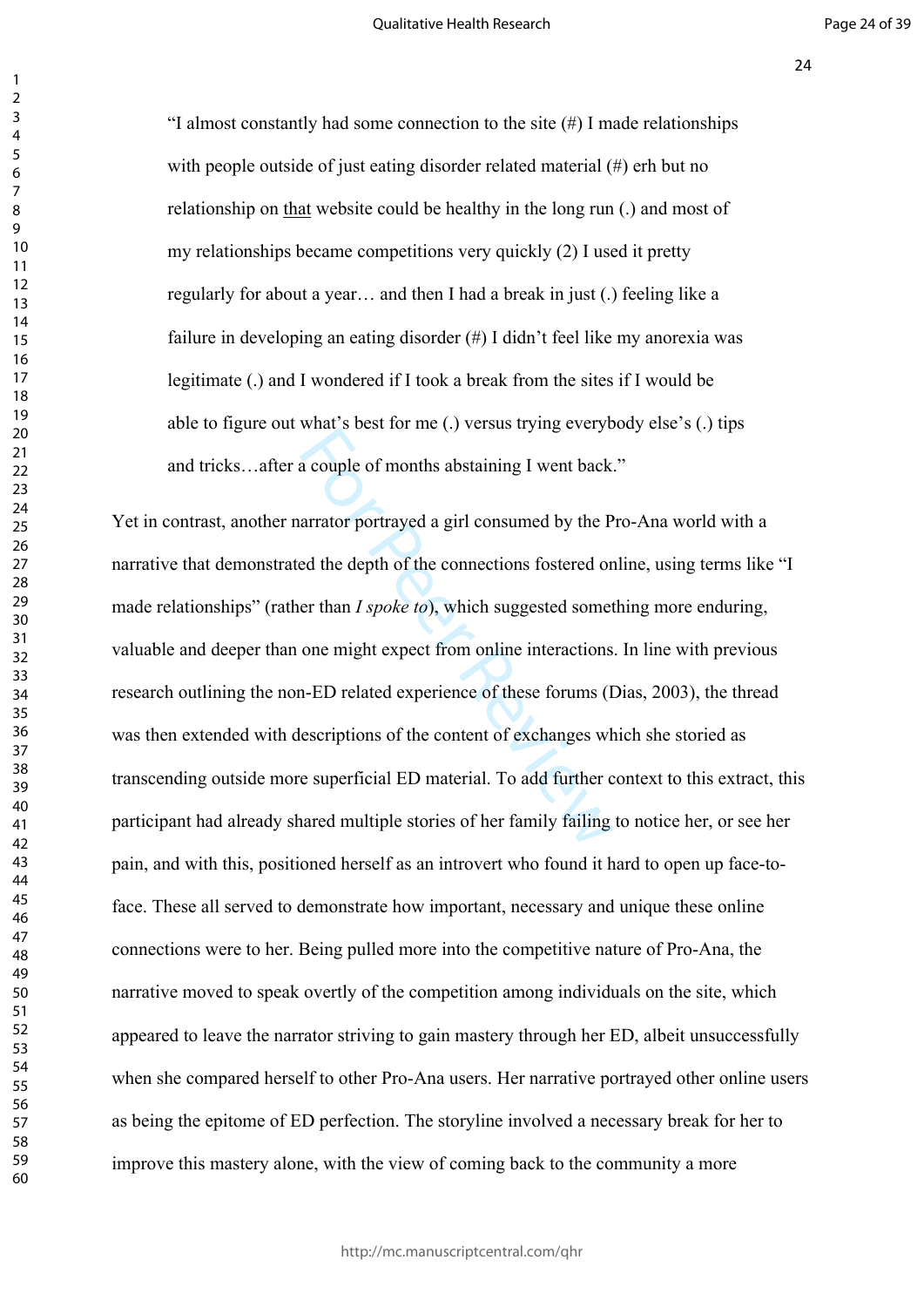$\mathbf{1}$ 

legitimate and worthier member. One can see this when looking at the content of Pro-Ana forums; profile authenticity is often disputed by other contributors, and 'true' membership via an authentic ED must be earned (Boero & Pasco 2012). Her use of the word "break" and "abstaining" (rather than 'leave'), suggested the possibility of return, highlighting the strong competitive pull of these sites over users – like a drug addiction absolving the user of blame for returning following abstinence. Within this frame, audiences were invited to share an understanding that a return to Pro-Ana was not a choice, but an inevitability.

The wide variance in how narrators storied the meanings and trajectories of disengagement hold important clinical implications which will now be discussed.

#### **Clinical Implications**

v narrators storied the meanings and traject<br>
explications which will now be discussed.<br>
mportantly, these storylines illustrated that<br>
complex process, with usual recovery discovers<br>
Thus, clinicians must remain curious a First, and perhaps most importantly, these storylines illustrated that disengagement from Pro-Ana communities was a complex process, with usual recovery discourses being just one reason for 'withdrawal'. Thus, clinicians must remain curious about the meaning of the sites to individuals before automatically assuming withdrawal represents a 'positive' shift towards recovery.

As identified in this study, and given the well documented stigma that surrounds the Pro-Ana community (Dias, 2003), it is advisable for clinicians to familiarize themselves with both the Pro-Ana literature and content of websites. If clinicians can be more aware of the tips/tricks commonly featured on sites to hide weight-loss behaviors and the value it has in meeting relational needs, they may be able to thoughtfully intercept.

Indeed, in this study the use of websites seemed to meet a relational need to connect with people and it seems important to acknowledge this so that it can be emulated within the therapeutic work. Further, building on the relational aspects of therapy it is necessary that clinicians offer supportive, non-judgmental responses to any disclosures made on Pro-Ana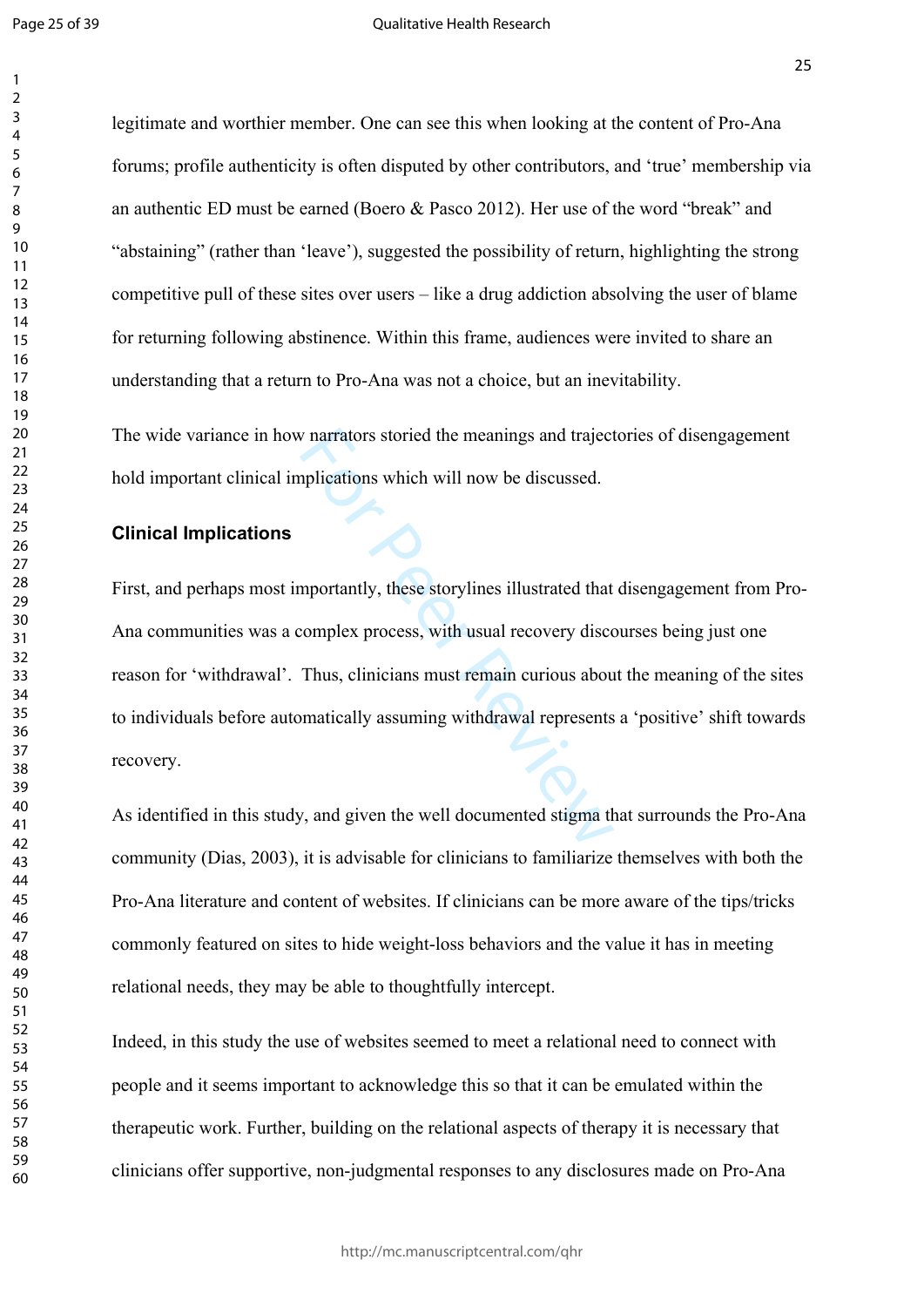usage, particularly given individuals may not be willing to disengage from usage and consider recovery through withdrawal. Challenging this might trigger experiences of shame (Goss and Gilbert, 2002) which may be unhelpful in any supportive, or even, recovery process.

988, 1990) was positioned as pivotal in ena<br>
'disorder'. This suggests that externalizative<br>
entions. Further, Acceptance and Commit<br>
ention at the heart of its approach (Hayes, 2<br>
enable this process of reflection and act Within the recovery storyline it appeared that, when other aspects of identity were strengthened, individuals were able to feel appreciated and supported within their offline worlds; this meant they were less inclined to use the Pro-Ana sites. A technique, known as externalization (White, 1988, 1990) was positioned as pivotal in enabling one participant to gain agency to fight their 'disorder'. This suggests that externalization may be particularly valuable in clinical interventions. Further, Acceptance and Commitment Therapy, which positions valued guided action at the heart of its approach (Hayes, 2004; Hayes, Strosahl, & Wilson, 1999), may also enable this process of reflection and action to occur in therapeutic interventions.

Extending these ideas further, some argue that available cultural narratives to individuals diagnosed with EDs are either negative, narrow, or written by those with minimal or no lived experience of EDs (Rappaport, 1995). It is recognized that new, and perhaps more helpful, narratives are difficult to sustain without collective support. It is this collective support that bears the power to create change and sustain alternative identities. With a collective perspective, wider perspectives may emerge. Thus, it was notable, that for two women in this study, enforced abstinence through inpatient admission was storied as helpful in 'gaining perspective'. This suggests that the removal of technological devices in any context may be useful and possibly, necessary to sever Pro-Ana ties. Indeed, clinicians must seek to unpack the function of accessing Pro-Ana to ensure the meeting of unmet needs are made available offline.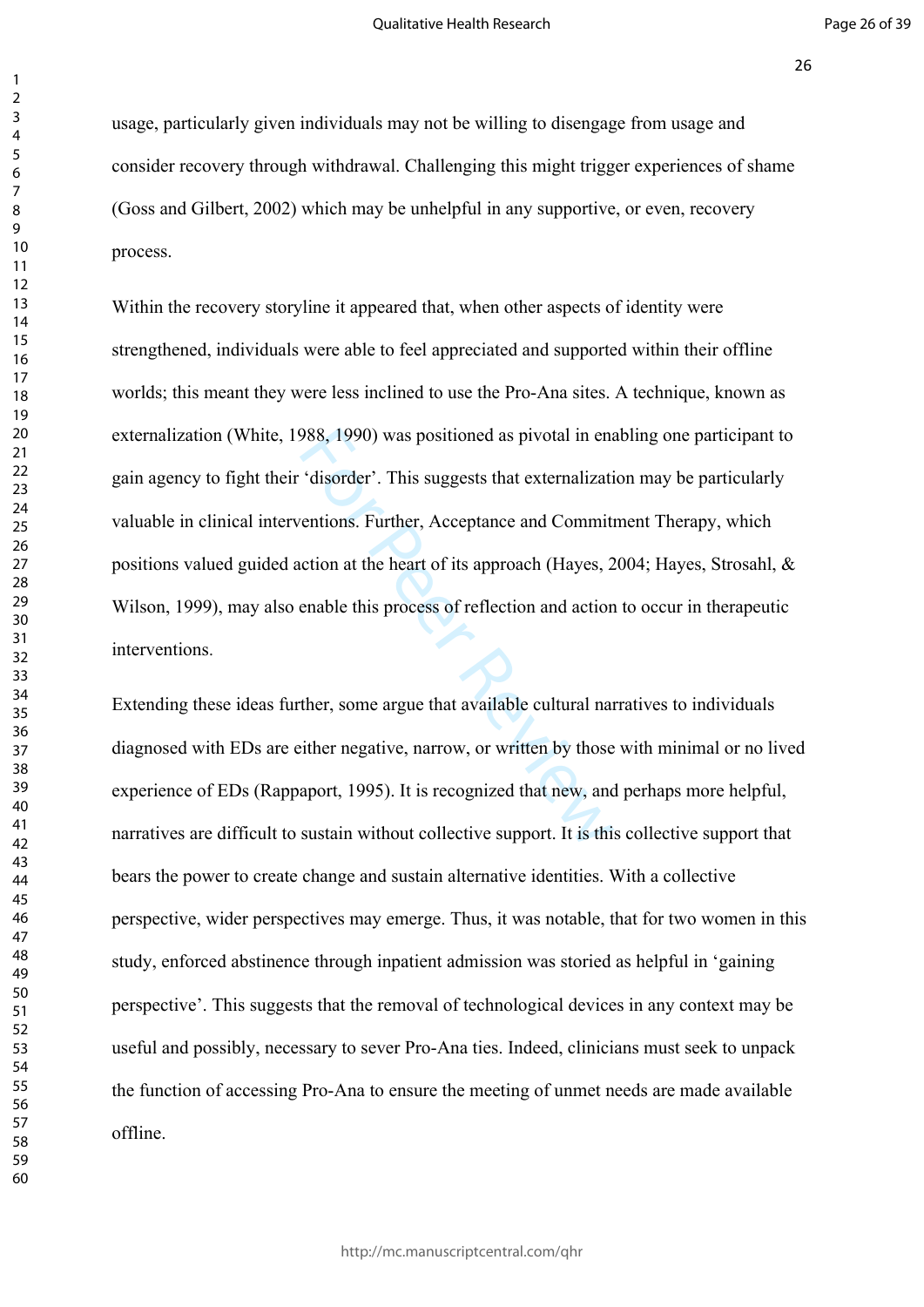$\mathbf{1}$ 

Example 18 and identify alternative healthy support<br>arious about the intention individuals have<br>d conversations that focus on reconnection<br>met need.<br>So new insights and clinical recommendation<br>we be explored.<br>Future Resear Finally, in this study some positioned themselves as being in recovery, yet still infrequently visiting the Pro-Ana online community. They described missing the ease with which friendships could be made online, a need which occasionally led them to return. It was claimed that nothing more would occur beyond this and they positioned themselves as committed to 'recovery' despite this. Given this finding, in line with the literature on motivation to change (Treasure and Schmidt, 2008), it seems important for clinicians to recognize that leaving Pro-Ana sites may be a transitional process, individuals may never fully exit without viable alternatives. Interventions should include explicit discussions about how to renegotiate recovery and identify alternative healthy supportive relationships. Therapists need to stay curious about the intention individuals have when they return to the sites to avoid shame-based conversations that focus on reconnection as failure rather than as relating to meeting an unmet need.

Although this study offers new insights and clinical recommendations, these are not without limitations which will now be explored.

#### **Study Limitations & Future Research Endeavors**

As a novel exploratory study, the interview schedule necessarily comprised a broad range of questions and it is possible that with more detailed in-depth questioning thicker storylines could have been developed. For this reason, there could be value in conducting a series of interviews with individual participants to better understand the complexities of Pro-Ana 'withdrawal' experiences.

Secondly, whilst diagnosis was not a necessary inclusion criterion, in contrast to expectations it was notable that all the participants had received an official ED diagnosis. As a result, there may be important unknown differences that exist across the spectrum of this population – with those who have a diagnosed ED, and those with self-identified eating difficulties.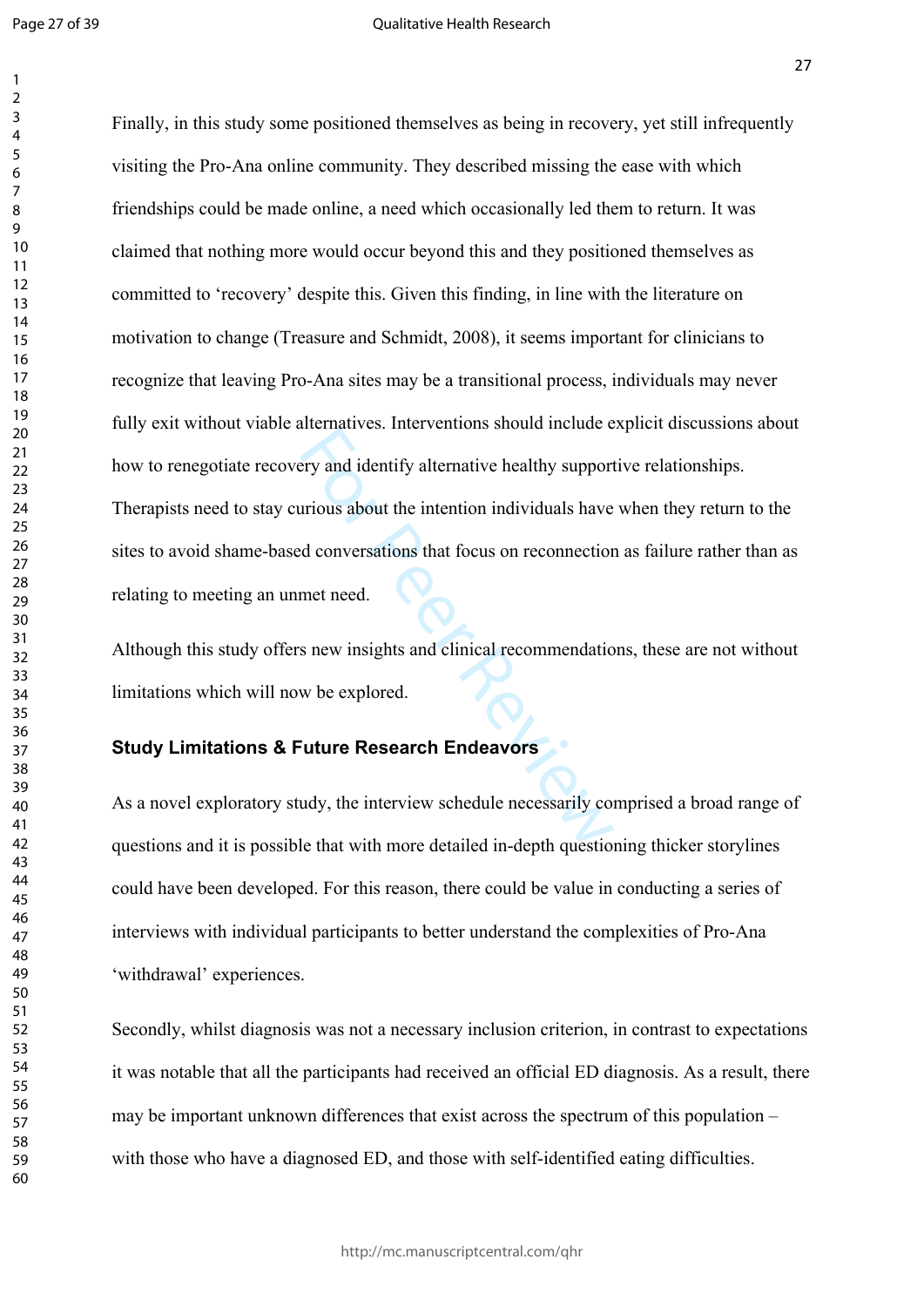Whilst an advantage of this study was the inclusion of stories from those of different ethnic groups (rather than the white middle-class Caucasian stories which dominate most research populations), it is important for future studies to seek stories from even wider populations, including men. Understanding all experiences of the Pro-Ana community may hold currently unknown clinical implications.

If the data. This mostly concerned possible<br>icipants. All USA participants had a Skype<br>e one. In reviewing reflective notes, it seen<br>er emotional detail about their experiences<br>earchers methodological-promoted distanc<br>ants Finally, whilst the ability to conduct Skype interviews from the UK opened up global and generalizable possibilities, by contacting an American (USA) population it also added some complexities in analyzing the data. This mostly concerned possible cultural differences between UK & USA participants. All USA participants had a Skype interview, and all UK participants a face-to-face one. In reviewing reflective notes, it seemed apparent that USA participants spoke in richer emotional detail about their experiences. It was difficult to ascertain whether the researchers methodological-promoted distance afforded a greater level of 'freedom' for participants to share their story, or whether this just reflected a cultural difference. Therefore, in future it may be useful to investigate any potential interplay between communicative and other impacts (such as cultural ones) on the construction of narratives, beyond the particular topic.

With respect to the social aspects of journeys with and through ED, though insights have been made, there is more work to be done in understanding how individuals construct 'withdrawal' from Pro-Ana. Given its novelty, it is hoped that this study can act as a springboard for further qualitative research to be conducted in a way that benefits those with eating difficulties to be appropriately supported.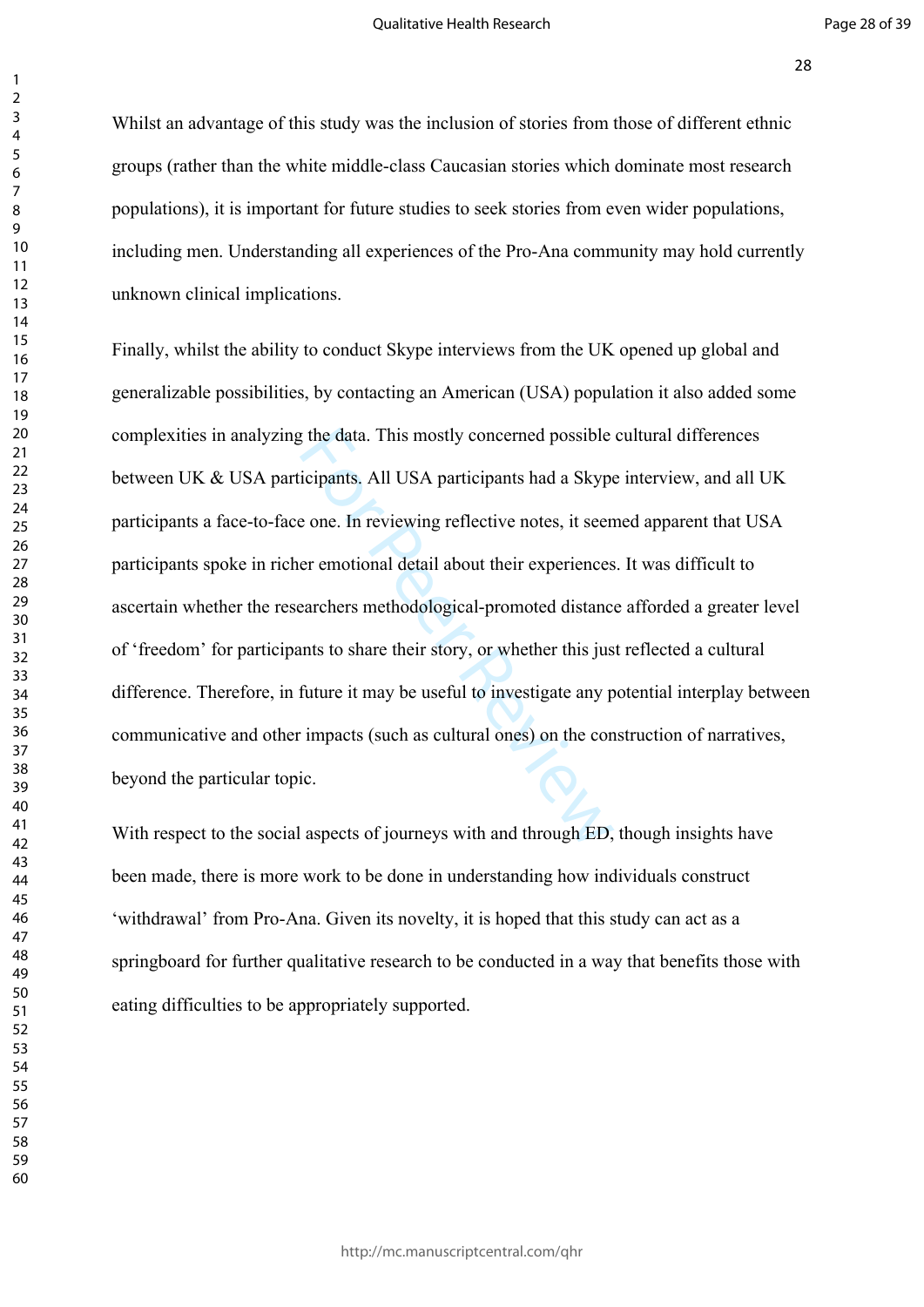$\mathbf{1}$  $\overline{2}$  $\overline{3}$  $\overline{4}$  $\overline{7}$ 

## **Conclusions**

The article explored how six former Pro-Ana site users narrated their experiences of disengagement and two over-arching storylines emerged.

hese accounts were characterized by a high<br>covery' including unmet emotional and relations and relation and the<br>once distance from the community was erect with those around them and through th<br>very'. Thus, on discharge as The first storyline positioned Pro-Ana disengagement as being closely tied to recovery; though accounts were polarized in how much agency individuals storied themselves as having in the initial act of stopping. For some there was little to no agency, as they claimed to have no choice but to leave the community following inpatient admission where internet access was prohibited. These accounts were characterized by a high degree of initial ambivalence towards 'recovery' including unmet emotional and relational needs in their offline worlds. However, once distance from the community was enforced, participants described having to connect with those around them and through this, slowly, became more invested in ideas of 'recovery'. Thus, on discharge as the value in having an ED was increasingly questioned there appeared to be a reduced pull towards Pro-Ana with these relational needs met elsewhere. Conversely, other narratives claimed far more ownership in the disengagement process. Here, shifts in social support and the development of identities beyond EDs (which the women storied themselves as being instrumental in creating), were positioned as enabling a personal choice of disengagement. These storylines closely followed the more traditional recovery trajectory literature (Dawson, Rhodes, & Touyz, 2014; Federici & Kaplan, 2008; Hay & Cho, 2013; Hsu, Crisp, & Callender, 1992).

The second storyline provided a strong counternarrative to notions of recovery. Here participants drew on typical ED and Pro-Ana discourses which suggested complete preoccupation with weight, shape and a commitment to perfecting the self via dietary restraint (Fox et al 2005; Gavin, Rodham & Poyer, 2008; Bates, 2015). The accounts made relevant the speculative nature within which the Pro-Ana community attempted to identify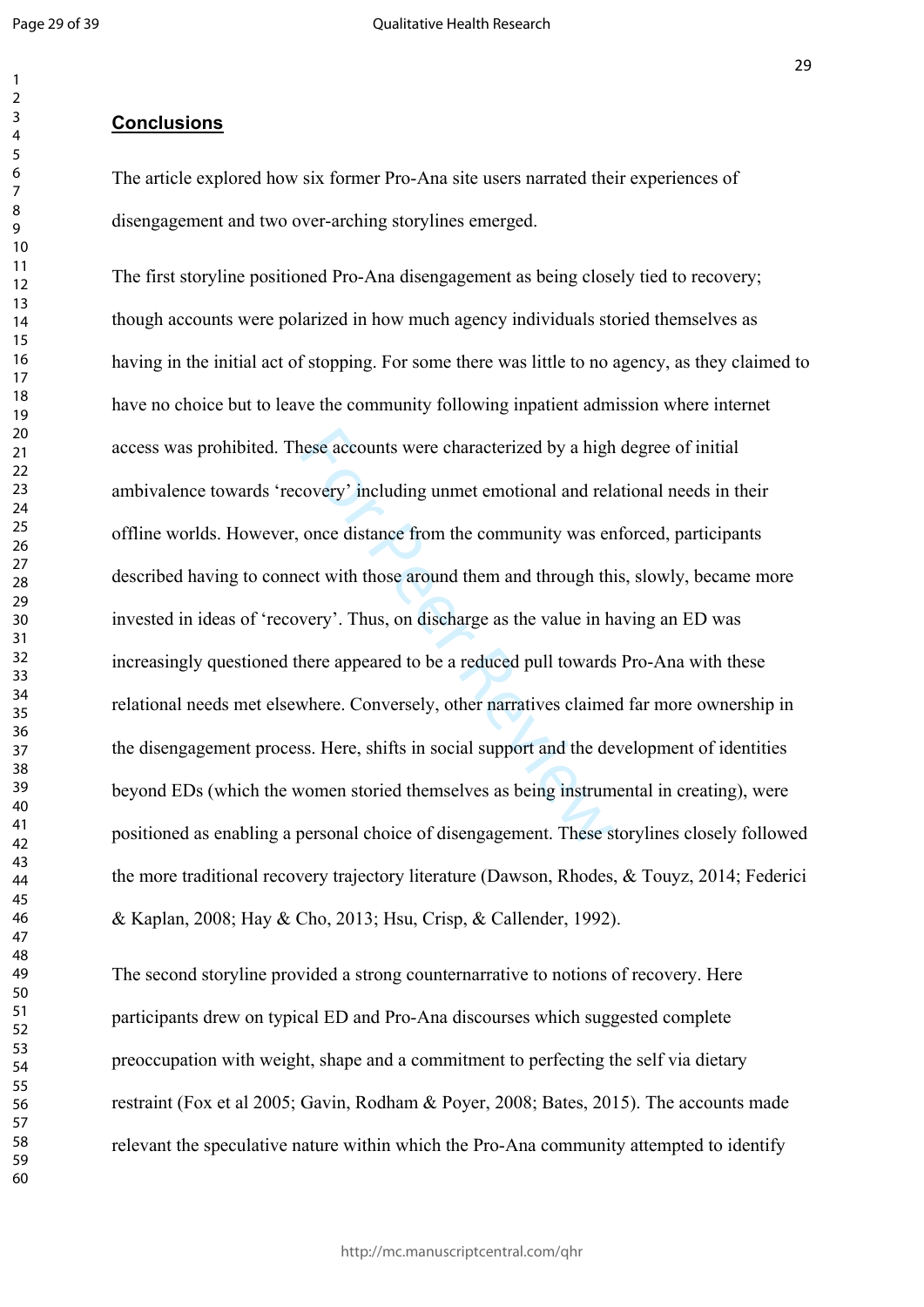From Pays 'legitimate' sufferers and 'wannabees' (Bates, 2015). One narrator portrayed a growing discomfort with constructions of EDs online, positioning 'withdrawal' as resulting from a need to prove that EDs could exist outside of this environment. This goes against current literature examining the complex identities found within Pro-Ana spaces. Conversely, the second narrator conveyed discomfort in how her ED measured up to those described as more desirable online, which conformed more closely to it. There appeared a strong desire to take a break from Pro-Ana and hone the skill of restriction before coming back to the community a 'worthier' contributor. This second storyline casts doubt on the seemingly unquestioned assumption that Pro-Ana disengagement will automatically be beneficial in reducing ED symptomology. Instead it highlights the complexity within EDs and, thus, the importance of clinical curiosity in questioning the perceived meanings of withdrawal for each individual.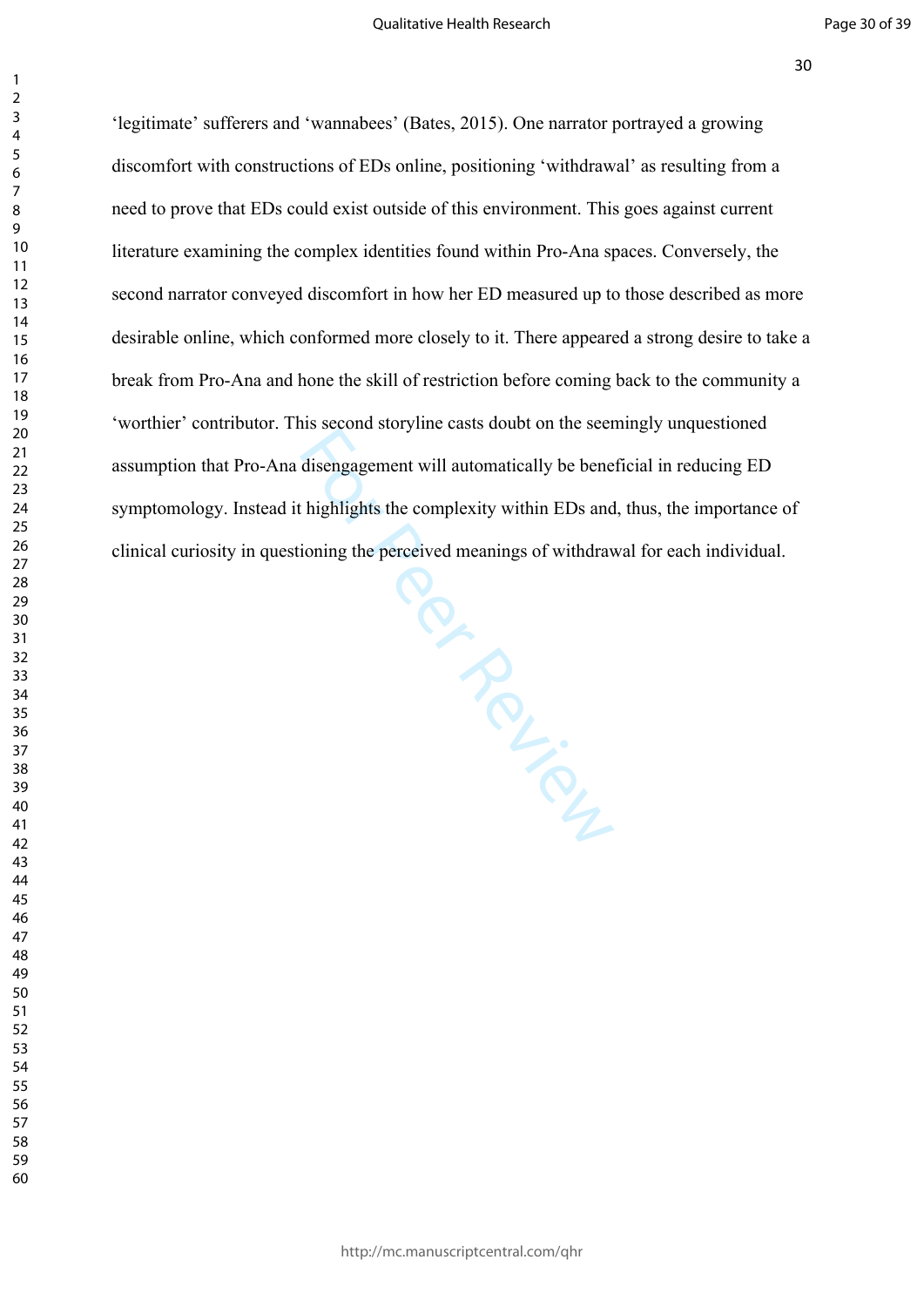$\mathbf{1}$  $\overline{2}$  $\overline{3}$  $\overline{4}$  $\overline{7}$ 

#### References

- Arcelus, J., Mitchell, A. J., Wales, J., & Nielsen, S. (2011). Mortality rates in patients with anorexia nervosa and other eating disorders: a meta-analysis of 36 studies. *Archives of General Psychiatry, 68*(7), 724-731. *doi:10.1001/archgenpsychiatry.2011.74.*
- Bamberg, M. (2004). Narrative discourse and identities. In J. C. Meister (Ed.), *Narratology beyond literary criticism* (pp. 213-237). New York, NY: Walter De Gruyter.
- Bamberg, M. (2007). *Narrative state of the art* (Vol. 6). Philadelphia, PA: John Benjamins Publishing.
- Cass, K. M. (2007). What does viewing a<br>examination of website exposure and mode<br>*rnal of Eating Disorders*, 40(6), 537-548. e<br>est tackles eating disorders. The Daily Tel<br>trieved from<br>mail.co.uk/news/article3023026/France-Bardone-Cone, A. M., & Cass, K. M. (2007). What does viewing a pro-anorexia website do? An experimental examination of website exposure and moderating effects. *International Journal of Eating Disorders*, *40*(6), 537-548. doi:10.1002/eat.20396
- Barnett, E. (2012). Pinterest tackles eating disorders. The Daily Telegraph [online]. Accessed 6th June 2016 Retrieved from

http://www.dailymail.co.uk/news/article3023026/France-cracks-pro-anorexiawebsites-encourage-youngwomen-weight-low-possible.html

- Bates, C. F. (2015). "I am a waste of breath, of space, of time" metaphors of self in a proanorexia group. *Qualitative Health Research, 25*(2), 189-204. doi *:*10.1177/1049732314550004
- Boero, N., & Pascoe, C. J. (2012). Pro-anorexia communities and online interaction: bringing the Pro-Ana body online. *Body & Society, 18*(2), 27-57. doi:abs/10.1177/1357034X12440827
- Borzekowski, D. L., Schenk, S., Wilson, J. L., & Peebles, R. (2010). e-Ana and e-Mia: a content analysis of pro–eating disorder web sites. *American Journal of Public Health,*  (8), 1526-1534.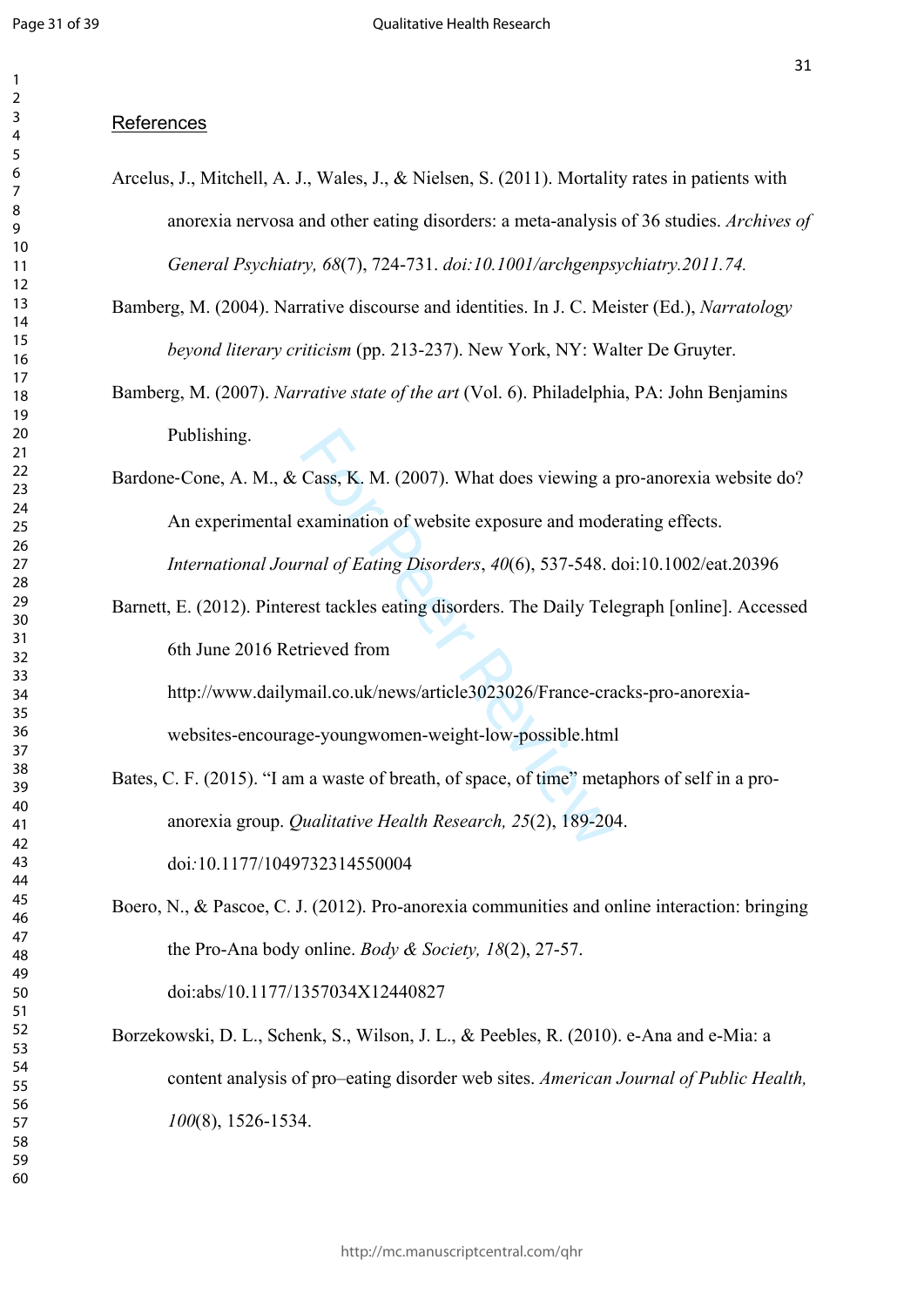- Brotsky, S. R., & Giles, D. (2007). Inside the Pro-Ana community: a covert online participant observation. *Eating Disorders, 15*(2), 93-109. doi:10.1080/10640260701190600
- Cockell, S. J., Geller, J., & Linden, W. (2003). Decisional balance in anorexia nervosa: capitalizing on the ambivalence. *European Eating Disorders Review, 11,* 75–89*.*  doi:10.1002/erv.493
- Dawson, L., Rhodes, P., & Touyz, S. (2014). "Doing the impossible" the process of recovery from chronic anorexia nervosa. *Qualitative Health Research, 24*(4), 494-505. *doi*:10.1177/1049732314524029
- sanctuary: Women's pro-anorexia narrativ<br> *Fomen's Studies*, 4(2), 31-45. Retrieved from<br>
du/jiws/vol4/iss2/4<br>
ry 2nd 'Learning to love anorexia? 'Pro an<br>
ver [online]. Accessed 6th July 2017: Retri<br>
m/2003/02/learning-to Dias, K. (2003). The ana sanctuary: Women's pro-anorexia narratives in cyberspace. *Journal of International Women's Studies,* 4(2), 31-45. Retrieved from http://vc.bridgew.edu/jiws/vol4/iss2/4
- Dolan, D. (2003). February 2nd 'Learning to love anorexia? 'Pro ana' websites flourish. The New York Observer [online]. Accessed 6th July 2017: Retrieved from http://observer.com/2003/02/learning-to-loveanorexia-proana-web-sites-flourish/
- Eichenberg, C., Fluemann, A., & Hensges, K. (2011). Pro-Ana communities on the internet. *Psychotherapeut, 56*(6), 492-500.
- Federici, A., & Kaplan, A. S. (2008). The patient's account of relapse and recovery in anorexia nervosa: a qualitative study. *European Eating Disorders Review, 16*(1), 1- 10. doi: 10.1002/erv.813
- Frank, A.W. (1995) The Wounded Storyteller. Body, Illness, and Ethics. Chicago: Chicago University Press.
- Fox, N., Ward, K., & O'rourke, A. (2005). Pro‐anorexia, weight‐loss drugs and the internet: an 'anti‐recovery'explanatory model of anorexia. *Sociology of Health & Illness,*  (7), 944-971. doi:[10.1111/j.1467-9566.2005.00465.x](https://doi.org/10.1111/j.1467-9566.2005.00465.x)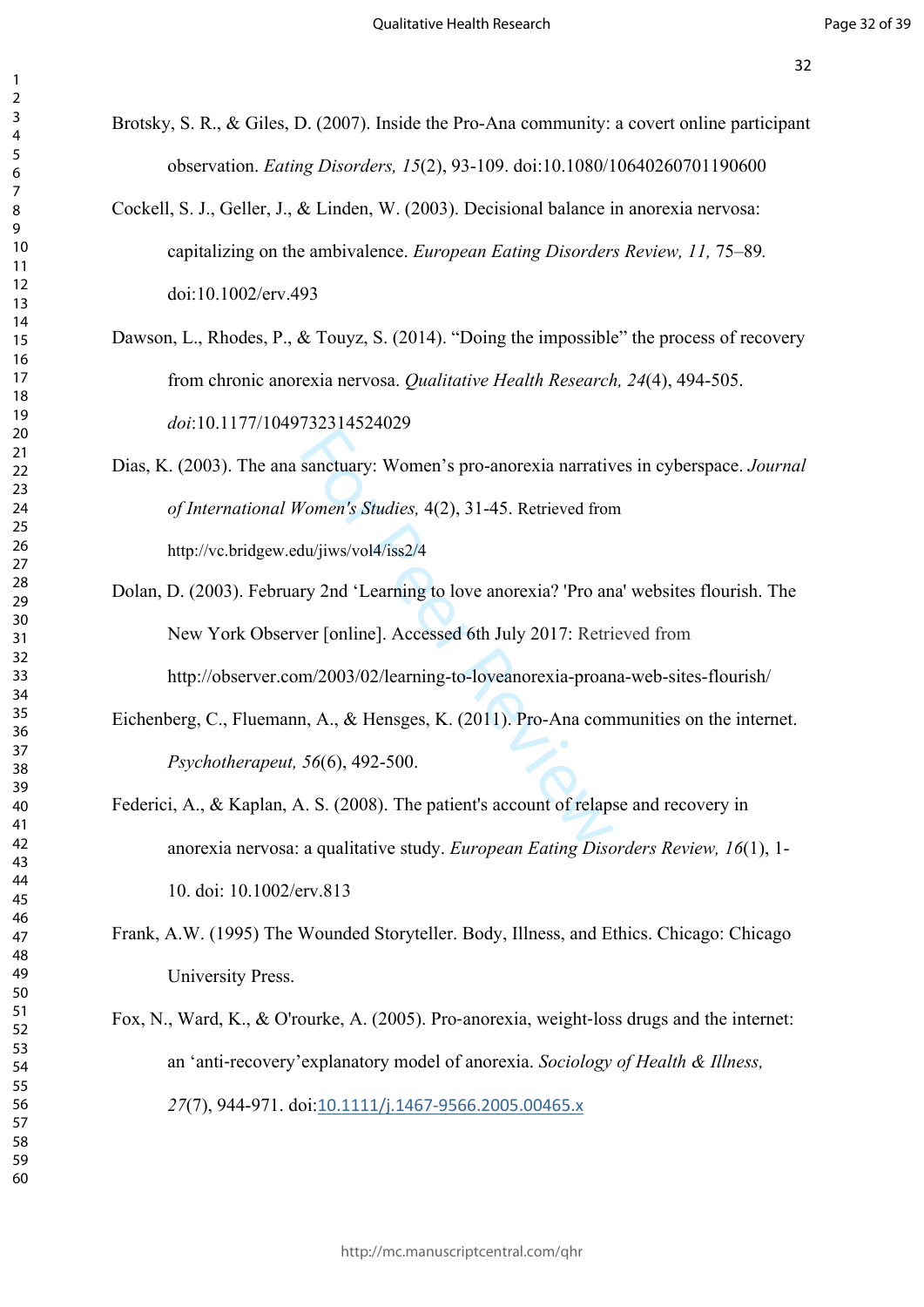$\mathbf{1}$  $\overline{2}$  $\overline{3}$  $\overline{4}$  $\overline{7}$ 

- Gavin, J., Rodham, K., & Poyer, H. (2008). The presentation of pro-anorexia in online group interactions. *Qualitative Health Research, 18*(3), 325-333. doi/abs/10.1177/1049732307311640
- Giles, D. C. (2016). Does ana = anorexia? Online interaction and the construction of new discursive objects. *In the Palgrave handbook of adult mental health* (pp. 308-326). Palgrave Macmillan, London. doi:10.1057/9781137496850
- Goss, K., & Gilbert, P. (2002). Eating disorders, shame and pride: a cognitive-behavioural functional analysis. *Body shame: Conceptualisation, Research and Treatment,* 219- 255.
- Hansen, J. (2008). A Recovering Anorexics viewpoint on Pro-Ana websites. Accessed August, 2017, Retrieved from www. associatedcontent.com, 12(6), 11.
- overing Anorexics viewpoint on Pro-Ana<br>trieved from www. associatedcontent.com<br>13). A qualitative exploration of influence<br>sonal written accounts of people with ano<br>0-740. doi:10.1080/03630242.2013.82169<br>eptance and commit Hay, P. J., & Cho, K. (2013). A qualitative exploration of influences on the process of recovery from personal written accounts of people with anorexia nervosa. *Women & Health, 53*(7), 730-740. doi:10.1080/03630242.2013.821694
- Hayes, S. C. (2004). Acceptance and commitment therapy, relational frame theory, and the third wave of behavioral and cognitive therapies. *Behavior Therapy, 35*(4), 639-665. [doi:org/10.1016/S0005-7894\(04\)80013-3](https://doi.org/10.1016/S0005-7894(04)80013-3)
- Hayes, S. C., Strosahl, K. D., & Wilson, K. G. (1999). Acceptance and commitment therapy: An experiential approach to behavior change. New York, NY: Guilford Press.
- Hsu, L., Crisp, A. H., & Callender, J. S. (1992). Recovery in anorexia nervosa—the patient's perspective. *International Journal of Eating Disorders, 11*(4), 341-350. [doi:org/10.1002/1098-108X\(199205\)11:4<341::AID-EAT2260110408>3.0.CO;2-G](http://psycnet.apa.org/doi/10.1002/1098-108X(199205)11:4%3C341::AID-EAT2260110408%3E3.0.CO;2-G)
- Jett, S., LaPorte, D. J., & Wanchisn, J. (2010). Impact of exposure to pro-eating disorder websites on eating behaviour in college women. *European Eating Disorders Review,*  (5), 410-416. doi:[10.1002/erv.1009](https://doi.org/10.1002/erv.1009)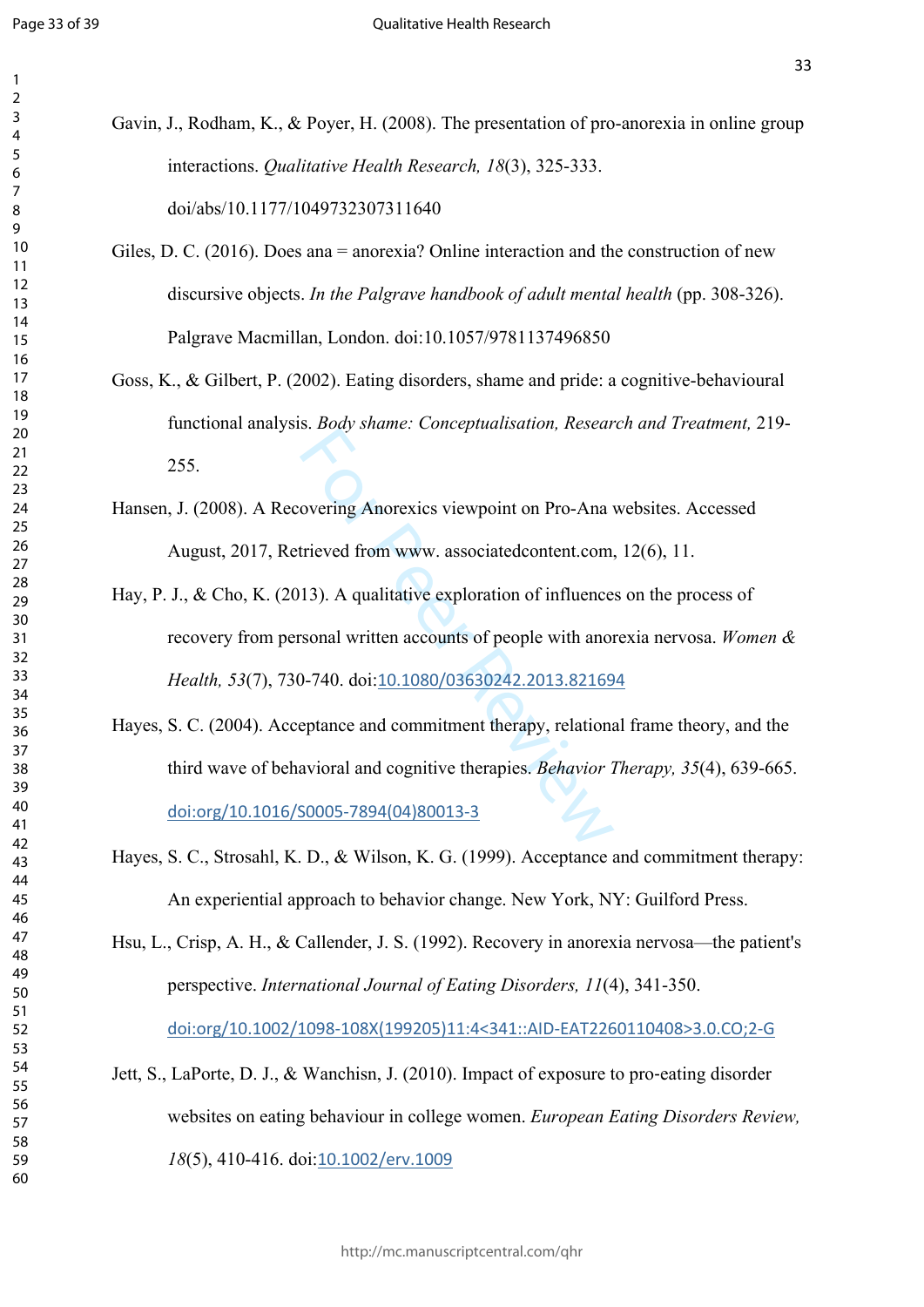Lavis, A. (2016). Social media and anorexia: a qualitative analysis of #proana. *Journal of Education and Health. 34*(2), 57-62.

Lipcynska, S. (2007). Discovering the cult of Ana and Mia: A review of pro-anorexia websites. *Journal of Mental Health*, 16(4), 545-548.

Mattingly, C., & Lawlor, M. (2001). The fragility of healing. *Ethos, 29*(1), 30-57. doi:10.1525/eth.2001.29.1.30

Miller, W.R. 1983. Motivational interviewing with problem drinkers. *Behavioral Psychotherpy. 11:147–72.*

Minister, K. (1991) A Feminist Frame for the Oral History Interview. Women's Words: *The Feminist Practice of Oral History.* 27-41.

For Principal History. 27-41.<br>
For Oral History. 27-41.<br>
J. Litt, I. F., Hardy, K. K., Lock, J. D., Man<br>
ordered eating in a digital age: eating beha<br>
websites with pro-eating disorder content.<br>
J. 14(5). doi:10.2196/jmir Peebles, R., Wilson, J. L., Litt, I. F., Hardy, K. K., Lock, J. D., Mann, J. R., & Borzekowski, D. L. (2012). Disordered eating in a digital age: eating behaviors, health, and quality of life in users of websites with pro-eating disorder content. *Journal of Medical Internet Research, 14(5).* doi:10.2196/jmir.2023

Ransom, D. C., La Guardia, J. G., Woody, E. Z., & Boyd, J. L. (2010). Interpersonal interactions on online forums addressing eating concerns. *International Journal of Eating Disorders, 43*(2), 161-170. doi: 10.1002/eat.20629

Rappaport, J. (1995). Empowerment meets narrative: Listening to stories and creating settings. *American Journal of Community Psychology, 23*(5), 795-807.

Reaves, J. (2001). July 31st 'Anorexia Goes High Tech'. Time [online]. Accessed 6th July 2017 Retrieved from: http://www.time.com/time/health/article/0,8599,169660,00.html

Riessman, C. K. (1993). Narrative analysis (Vol. 30). Newbury Park, CA: Sage Publiciations.

Riessman, C. K. (2003). Performing identities in illness narrative: Masculinity and multiple sclerosis. *Qualitative Research, 3*(1), 5-33*.* [doi: org/10.1177/146879410300300101](https://doi.org/10.1177/146879410300300101)

Riessman, C. K. (2008). *Narrative methods for the human sciences*. Sage.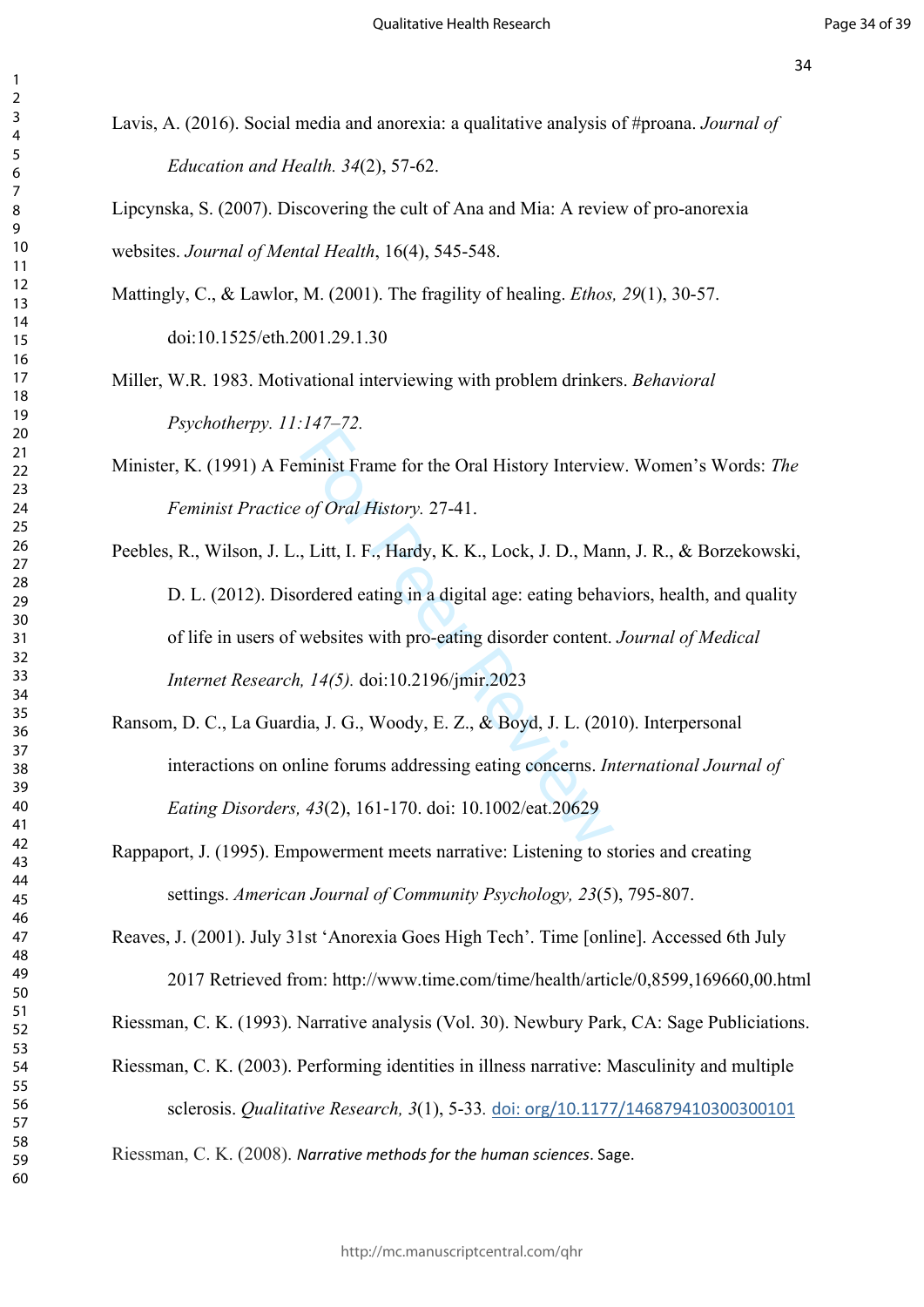$\mathbf{1}$  $\overline{2}$  $\overline{3}$  $\overline{\mathbf{4}}$ 5  $\overline{6}$  $\overline{7}$  $\bf 8$  $\mathsf 9$ 

|                                                                                  | Schaefer, J., & Rutledge, T. (2004). Life without Ed: How one woman declared                                                                                                                                                       |  |  |  |  |  |
|----------------------------------------------------------------------------------|------------------------------------------------------------------------------------------------------------------------------------------------------------------------------------------------------------------------------------|--|--|--|--|--|
|                                                                                  | independence from her eating disorder and how you can too. New York, NY:                                                                                                                                                           |  |  |  |  |  |
|                                                                                  | McGraw-Hill.                                                                                                                                                                                                                       |  |  |  |  |  |
|                                                                                  | Shohet, M. (2007). Narrating anorexia: "full" and" struggling" genres of recovery. <i>Ethos</i> ,                                                                                                                                  |  |  |  |  |  |
|                                                                                  | 35(3), 344-382. doi: 10.1525/eth.2007.35.3.344                                                                                                                                                                                     |  |  |  |  |  |
|                                                                                  | Smith, B., Sparkes, A., & Caddick, N., (2014). Judging qualitative research. In: Nelson, L. J.,                                                                                                                                    |  |  |  |  |  |
|                                                                                  | Groom, R., & Potrac, P., (Eds) Research Methods in Sports Coaching. London:                                                                                                                                                        |  |  |  |  |  |
|                                                                                  | Routledge, pp.192-201.                                                                                                                                                                                                             |  |  |  |  |  |
|                                                                                  | Talbot, T. S. (2010). The effects of viewing pro-eating disorder websites: a systematic                                                                                                                                            |  |  |  |  |  |
|                                                                                  | review. West Indian Medical Journal, 59(6), 686-697.                                                                                                                                                                               |  |  |  |  |  |
|                                                                                  | Treasure, J., & Schmidt, U. (2008). Motivational Interviewing in Eating Disorders. In                                                                                                                                              |  |  |  |  |  |
|                                                                                  | Motivational Interviewing and the Promotion of Mental Health. Edited by Arkowitz                                                                                                                                                   |  |  |  |  |  |
|                                                                                  | H, Westra H, Miller WR, Rollnick S. New York: Guilford Press; 2008: 194-224.                                                                                                                                                       |  |  |  |  |  |
| Wells, K. (2011). Narrative inquiry. New York, NY: Oxford University Press, USA. |                                                                                                                                                                                                                                    |  |  |  |  |  |
|                                                                                  | White, M. K. (1990). Deconstruction and therapy. Postmodernism and Deconstruction in                                                                                                                                               |  |  |  |  |  |
|                                                                                  | Therapy, Dulwich Centre Newsletter, 3, 21-40.                                                                                                                                                                                      |  |  |  |  |  |
|                                                                                  | White, M. K. (1988). The process of questioning: A therapy of literary merit? Dulwich                                                                                                                                              |  |  |  |  |  |
|                                                                                  | Centre Publications.                                                                                                                                                                                                               |  |  |  |  |  |
|                                                                                  | Wilson, J. L., Peebles, R., Hardy, K. K., & Litt, I. F. (2006). Surfing for thinness: A pilot                                                                                                                                      |  |  |  |  |  |
|                                                                                  | study of pro-eating disorder web site usage in adolescents with eating disorders.                                                                                                                                                  |  |  |  |  |  |
|                                                                                  | <i>Pediatrics, 118(6), 1635-1643.</i>                                                                                                                                                                                              |  |  |  |  |  |
|                                                                                  | Williams, S., & Reid, M. (2009.) Understanding the experience of ambivalence in anorexia                                                                                                                                           |  |  |  |  |  |
|                                                                                  | nervosa: the maintainer's perspective. Psychology and Health, 25(5), 551-567.                                                                                                                                                      |  |  |  |  |  |
|                                                                                  | <sup>i</sup> This study had a commitment to understanding the power of language in both representing and actively<br>constructing experience, a common feature of narrative methods of inquiry. As such, at points, some terms are |  |  |  |  |  |
|                                                                                  |                                                                                                                                                                                                                                    |  |  |  |  |  |
|                                                                                  | http://mc.manuscriptcentral.com/qhr                                                                                                                                                                                                |  |  |  |  |  |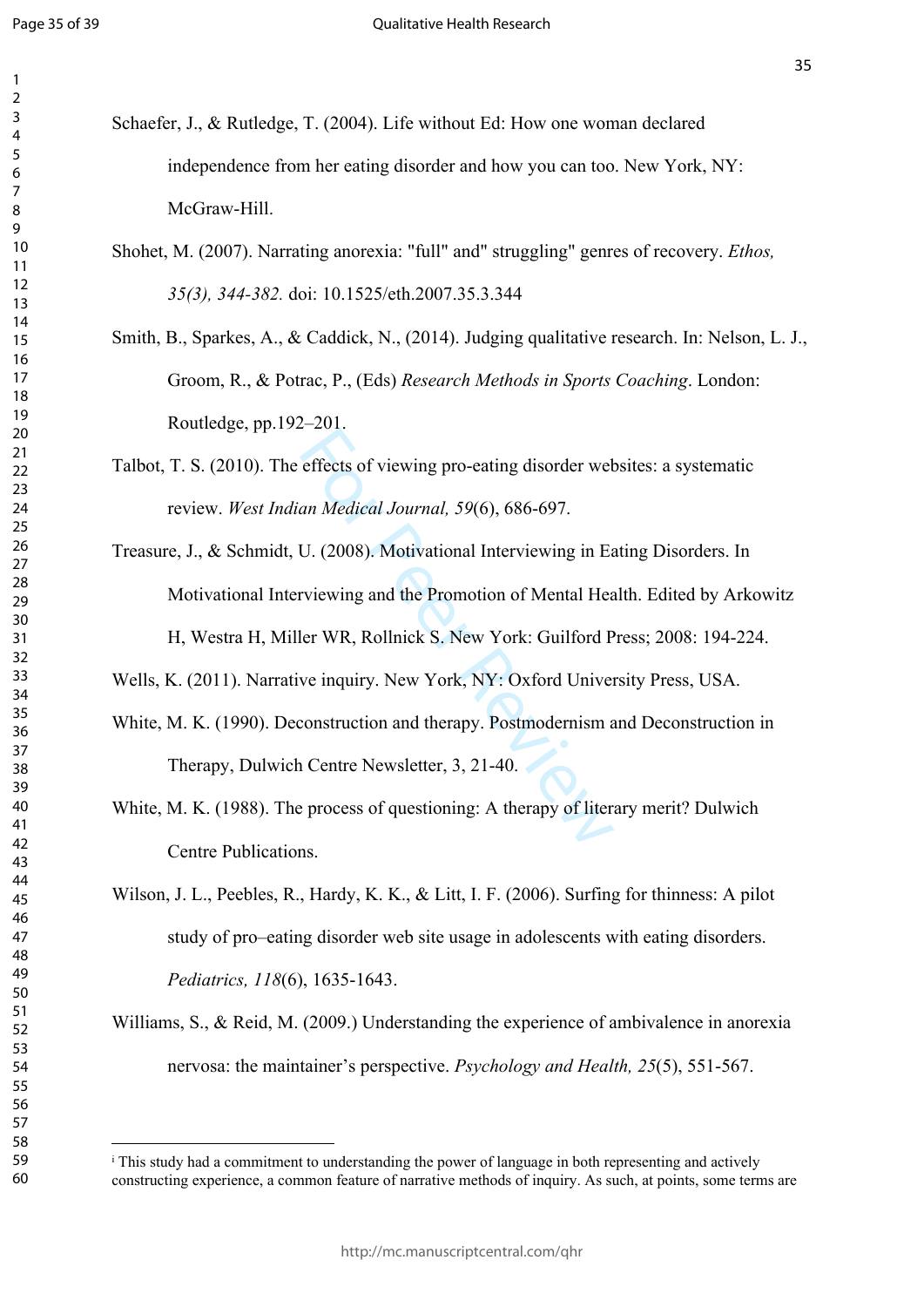presented in single quote marks to draw attention to their socially constructed, and potentially contested, nature. Double quote marks have been used to signify when the text has been drawn from participants' own words.

ii To protect participant anonymity, pseudonyms have been used throughout the article.

iii It was notable that an account of disengagement from one individual appeared in both recovery and nonrecovery storylines. She depicted a coming and going to Pro-Ana, involving different meanings at different times of her life; these meanings spoke to the fragility of progress, and perhaps, a high rate of relapse associated with EDs (particularly in restrictive AN, a condition which she had been diagnosed with) (Dawson, Rhodes, & Touyz, 2014).

iv According to Shorhet (2007), 'struggling to recover' (SR) narratives hold 4 distinct features: 1) accounts are rife with recovery ambivalence 2) there is step like progression with sideshadowing and hypotheticals 3) a permeable nature between past and present selves 4) a variable degree of certainty concerning the permeant nature of progress made.

STRACK TON PRINCIP v FR narratives hold four distinct features where accounts 1) hold a high degree of certainty 2) have a high degree of affiliation with institutional narratives 3) have a step like progression with foreshadowing and back shadowing 4) consist of a sharp break between past and current selves (Shohet, 2007).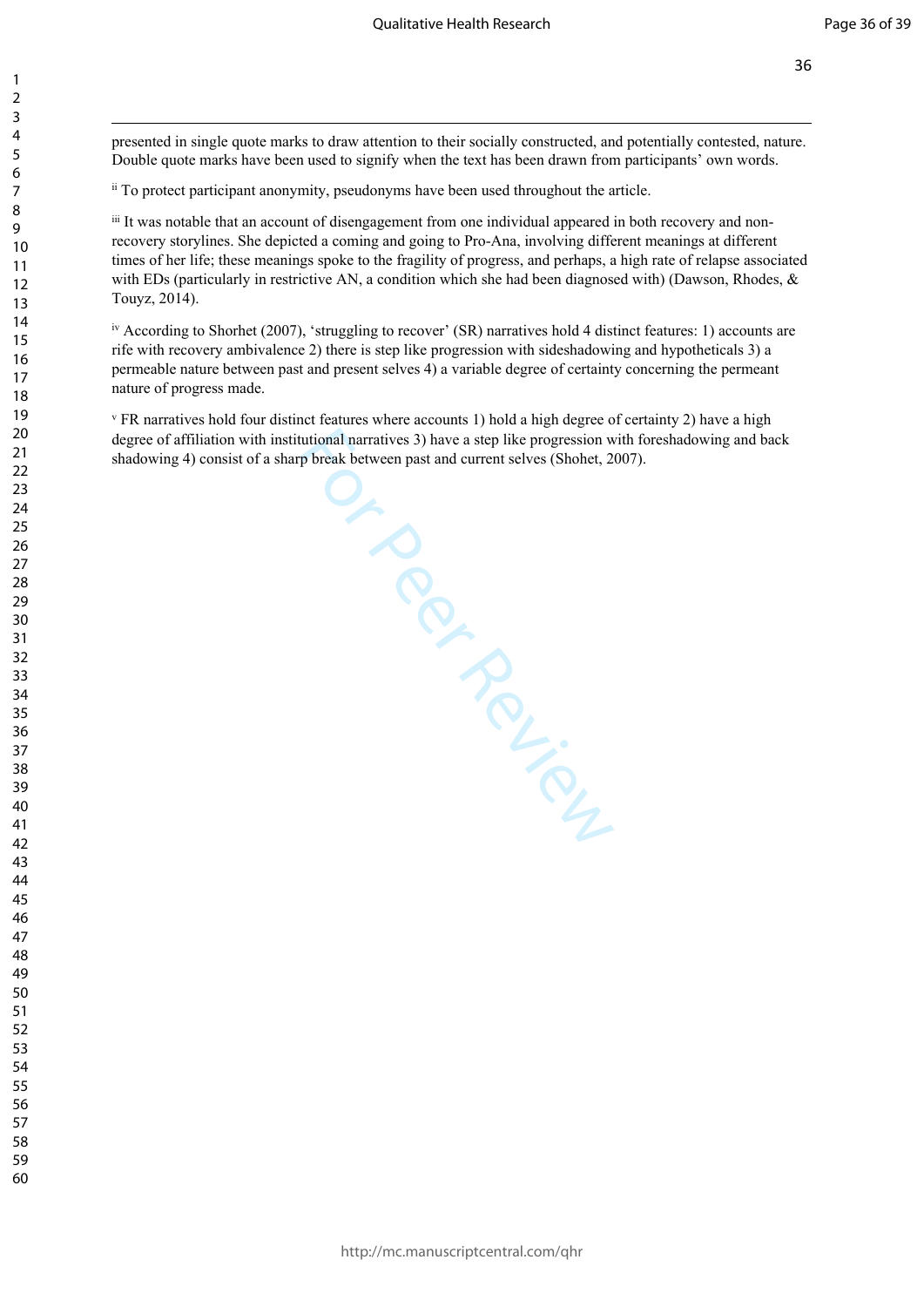| Participant      | Age of Onset of<br>eating<br><b>Difficulties</b><br>(years) | <b>Official Diagnosis</b>   | Age First<br>Visited Pro-<br>Ana Sites<br>(years) | Age Last Visited Pro-Ana<br>sites (years) | Peak Site<br>Use<br>(hours<br>spent per<br>week) | Duration<br>of Peak<br>Site Use | <b>Current Site Use</b>      |
|------------------|-------------------------------------------------------------|-----------------------------|---------------------------------------------------|-------------------------------------------|--------------------------------------------------|---------------------------------|------------------------------|
| $\mathbf 1$      | 5                                                           | AN and BN                   | 22                                                | 33                                        | Daily -<br>Weekly<br>$(4-8)$                     | 2 years                         | No                           |
| $\overline{2}$   | 12                                                          | AN and then<br><b>EDNOS</b> | 15                                                | 23                                        | Multiple<br>times per<br>day (8-15)              | Several<br>months               | No                           |
| $\overline{3}$   | 15                                                          | <b>EDNOS</b>                | 15                                                | 21                                        | Multiple<br>times per<br>day $(3)$               | Blank                           | $\mathsf{No}$                |
| $\overline{4}$   | 8-9 (and then<br>early 30's)                                | <b>EDNOS</b>                | 32                                                | 35                                        | Multiple<br>times per<br>day (21-<br>28)         | Several<br>years                | No                           |
| 5                | $14 - 15$                                                   | <b>EDNOS</b>                | $14 - 15$                                         | 22                                        | Multiple<br>times per<br>day (7-14)              | Weeks -<br>Months               | No                           |
| $\boldsymbol{6}$ | $11\,$                                                      | ${\sf AN}$                  | $14\,$                                            | 18                                        | Multiple<br>times per<br>day (20-<br>25)         | 11<br>Months                    | $\operatorname{\mathsf{No}}$ |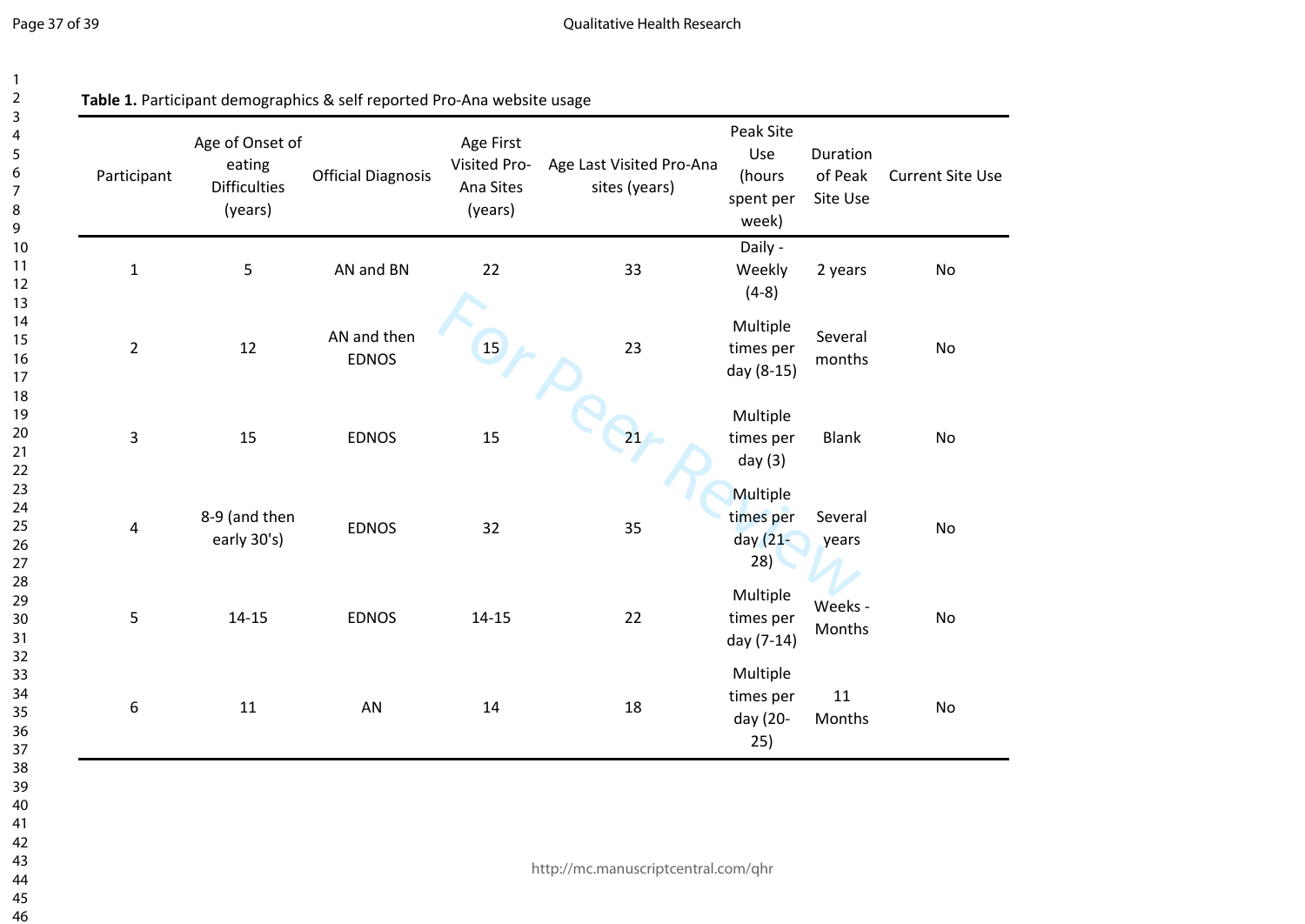## **Interview Schedule**

**Opening Question: I'm interested in hearing about your relationship with Pro-Eating 'disorder' websites? How you came to learn about, use and reduce your use of these sites.** 

**I'd like to hear about the events or experiences that have been important to you, along this path.** 

**I want to give you time and space to tell me about this, in as much detail as you can.** 

**It is up to you where you begin. I just want to hear your story, there's no right or wrong answer and anything you think is important I will want to hear.** 

## Possible Probes

'You said that you first started using Pro-ED sites around age \_\_\_\_'

- 1. What else was going on in your life around this time?
	- how did you view yourself?
	- Others?
	- Food?

What led you to use the sites / what did you hope they would give?

- 2. How did regularly visiting the sites effect your life?
	- Were there times you noticed, that it effected how you felt about yourself,
	- your relationships to other people
	- how you felt about food?
- For Peer Review 3. It seems that something changed and you began visiting the sites less, could you tell me more about that? / What was happening around the time you stopped visiting the sites as much/at all?
	- Can you tell me about any key moments that you feel enabled you to use the sites less?
- 4. How has this change effected your life?
	- how you felt about yourself,
	- Your relationship to other people
	- How you feel about food

CHRONOLOGY: And then………what happened next……

DETAIL: You mentioned\_\_what was that experience like for you / could you tell me that part of the story in a bit more detail /Can you tell me more about how you felt about…. / what happened when…

CLARIFFICATION: I'm a bit unsure about\_\_\_\_, could you tell me more about it.